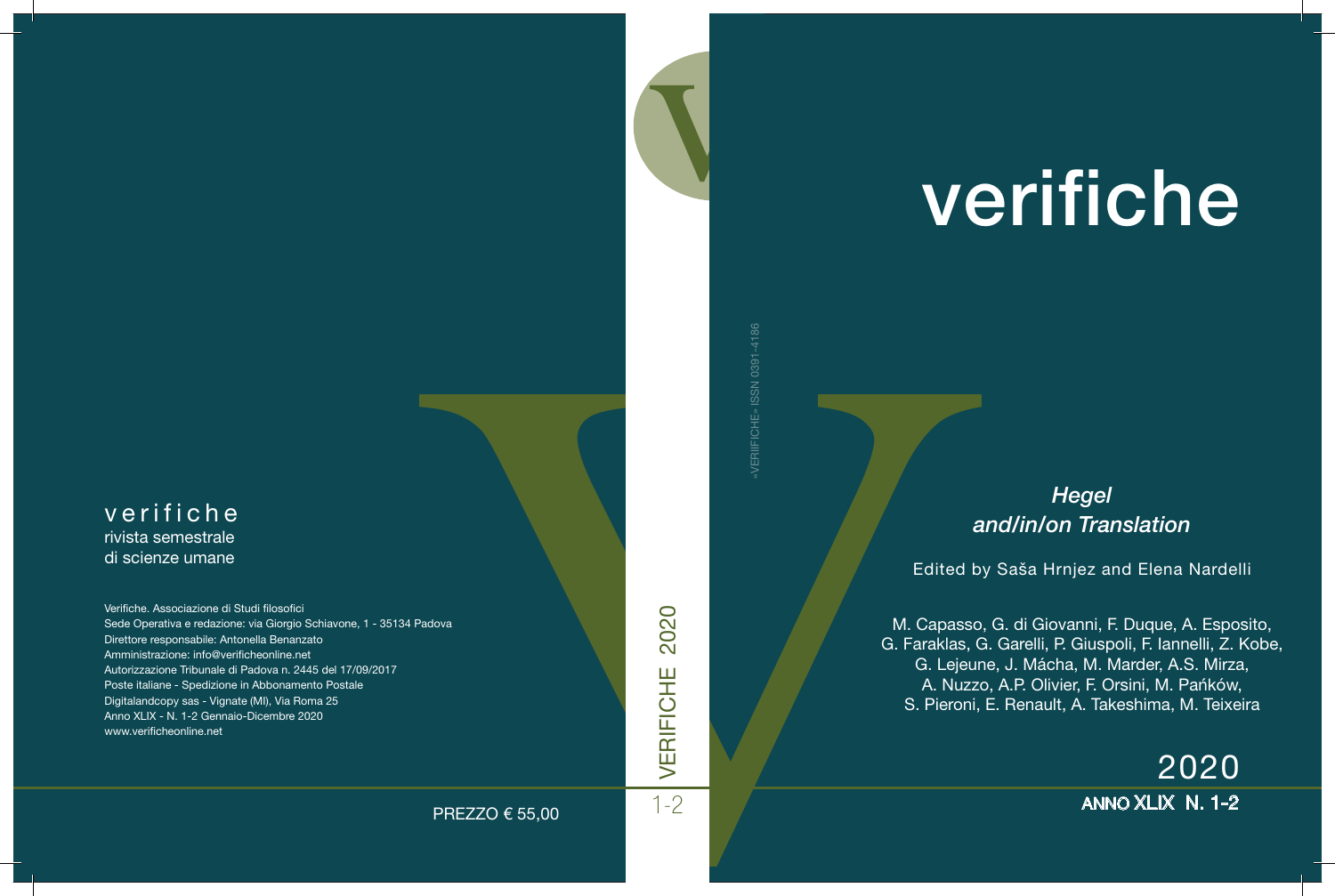# Verifiche

Rivista fondata da Franco Chiereghin e Giuliano Rigoni

#### *Direzione/Editors*

Luca Illetterati (Scientific Coordinator), Paolo Giuspoli (Editorial Coordinator), Francesca Menegoni.

#### *Redazione/Editorial Staff*

Michela Bordignon, Francesco Campana (Editorial Guidelines), Valentina Chizzola, Luca Corti (Peer review Editor), Alberto Gaiani, Paolo Livieri, Armando Manchisi, Giovanna Miolli (Web Manager), Antonio Nunziante, Federico Orsini, Giovanni Realdi, Barbara Santini (Reviews and Discussions Editor), Sergio Soresi, Alberto Vanzo.

#### *Consiglio scientifico/Advisory Board*

Gabriel Amengual, Myriam Bienenstock, Rossella Bonito Oliva, Claudio Cesa (†), Franco Chiereghin, Ferruccio De Natale, Giannino Di Tommaso, Alfredo Ferrarin, Luca Fonnesu, Stephen Houlgate, Marco Ivaldo, Jean-François Kervégan, Claudio La Rocca, Eugenio Mazzarella, Adriaan Th. Peperzak, Michael Quante, Leonardo Samonà, Birgit Sandkaulen.

*The Journal uses a double-blind* peer review procedure. *Authors of articles to be considered for publication should email one copy* in .doc or .rtf *format, and another copy in .pdf format, to Luca Corti (redazione@verificheonline.net). Please include a short abstract in English (about 1,500 characters) and 4-8 keywords. The Journal accepts contributions in English, German, Italian, French, Spanish and Portuguese. Accepted contributions should be prepared according to the journal's guidelines. Book reviews are generally commissioned by the Editorial Staff. If you are interested in writing a book review, please contact Barbara Santini (recensioni@verificheonline.net). Books should be sent to the following address:* «Verifiche», via G. Schiavone n. 1, 35134 Padova, Italy.

*This publication is part of transphileur project (researcher: S. Hrnjez, coordination: L. Illetterati) that has received funding from the European Union's Horizon 2020 research and innovation programme under the Marie Skłodowska Curie grant agreement No. 798275.*

«Verifiche» is an international biannual, peer-reviewed Journal (ISSN: 0391-4186) *info@verificheonline.net www.verificheonline.net*

# Verifiche

International biannual, peer-reviewed Journal (ISSN: 0391-4186)

#### Abbonamento/Subscription Price (2020/2021)

Italia: privati € 55,00 (sostenitori € 65,00; studenti € 35,00); enti: € 80,00. Europe and Mediterranean Countries:  $\epsilon$  75,00 (students:  $\epsilon$  55,00); institutional:  $\epsilon$  100,00. Other Countries:  $\epsilon$  90,00 (students:  $\epsilon$  70,00); institutional:  $\epsilon$  115,00. Spese postali incluse/Shipping charges included.

#### Fascicoli singoli/Single Issues (2020/2021)

Italia privati: € 35,00 (fascicolo doppio: € 65,00); enti: € 45 (fascicolo doppio: € 85,00) Europe and Mediterranean Countries: plus  $\epsilon$  11 shipping charges (double i.: plus  $\epsilon$  17). Other Countries: plus  $\epsilon$  16 shipping charges (double i.: plus  $\epsilon$  22).

#### Fascicoli Arretrati/Back Issues

Italia: € 40,00; Europe and Mediterranean Countries: € 40,00 (plus € 11 shipping charges). Other Countries  $\epsilon$  40,00 (plus  $\epsilon$  16 shipping charges).

#### Modalità di pagamento/Method of payment

Con bonifico bancario intestato a/By bank transfer to:

«Verifiche. Associazione di studi filosofici» Intesa Sanpaolo Spa - Filiale terzo settore Veneto centro, via Jappelli 13 - Padova IBAN: IT54X0306909606100000142839

Nella causale specificare il numero o l'annata (per ordini) oppure solo l'abbonamento (in caso di abbonamento annuale). Please indicate *issue number* and *year* (for single issue) or *year* only (for yearly subscription).

Per usufruire dello sconto per studenti è necessario indicare nella casuale il numero di matricola e la sigla della sede universitaria (oppure l'indicazione dell'istituto).

For further details: *info@verificheonline.net www.verificheonline.net*

Cover Design by Giulia Battocchia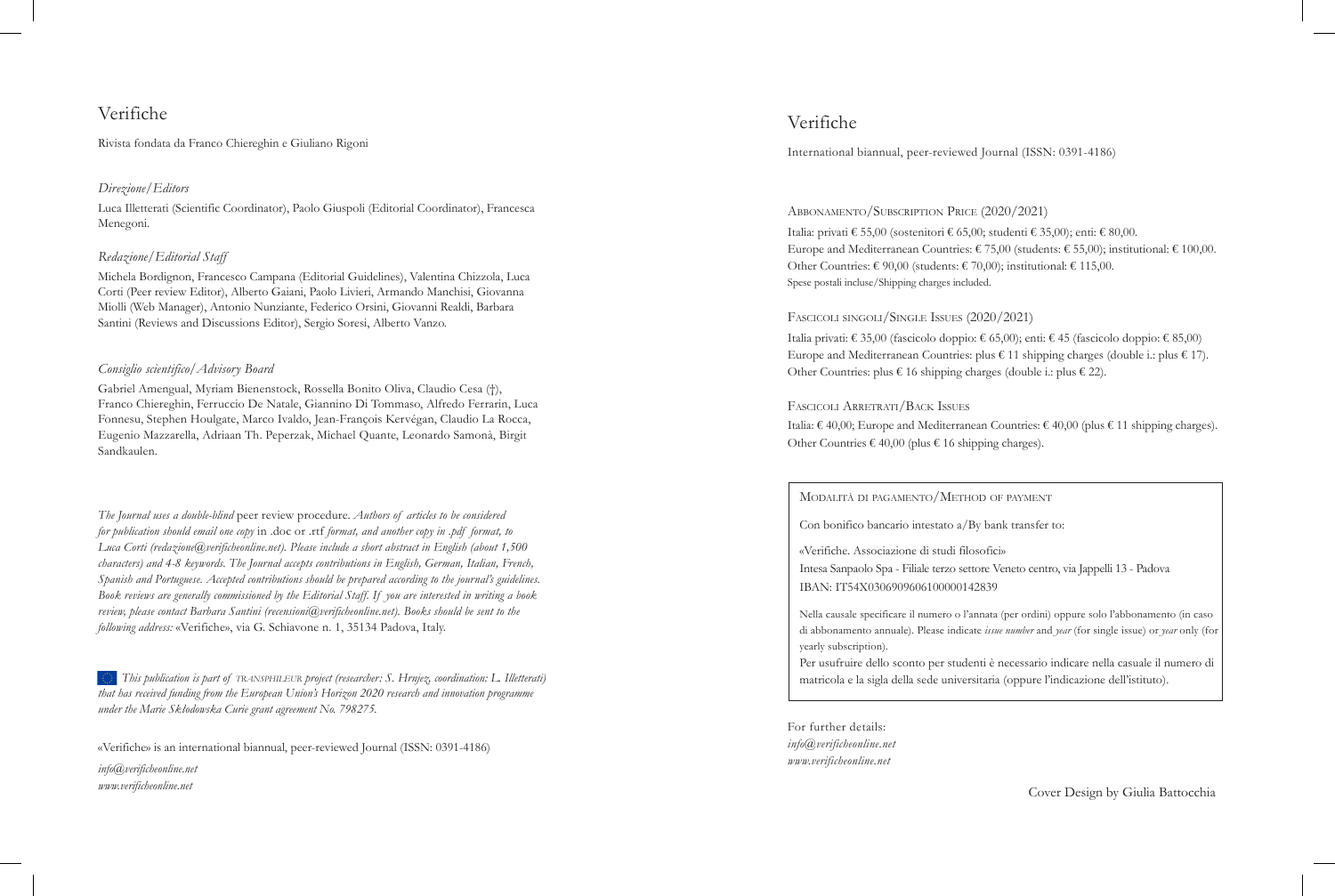# TRANSLATING HEGEL'S AESTHETICS IN FRANCE AND ITALY: A COMPARATIVE APPROACH

by Francesca Iannelli and Alain Patrick Olivier\*

Abstract. *This essay aims to reconstruct the most significant stages that have marked the history of translations of Hegel's Aesthetics in France and Italy. This history, far from being exclusively national, has seen repeated intersections between French and Italian scholarship over the centuries and until now. However, each country has developed in its own personal reading - more conservative or more innovative - of Hegel's Aesthetics, also and above all as a result of the translation choices and the impact that translations have had in different cultural and political contexts.*

Keywords. *Hegel; Aesthetics; France; Italy; History of translations*

#### *Introduction*

In this paper, we would like to focus on the translations of Hegel's Aesthetics in two European countries: France and Italy. We will propose a critical review of the state of the translations in both French (1) and Italian languages (2) and we will highlight the history of these translations since the  $19<sup>th</sup>$  century as part of the reception of Hegel's philosophy and of the Aesthetics. Finally (3), we will offer some perspective for the future of the translations in France and Italy regarding the translation process.

The recent scholarship has shown that, before the first classical editions and translations had been printed, transcripts and translations of Hegel's lectures already circulated among scholars in Europe. Victor Cousin introduced Hegel's Aesthetics in France<sup>1</sup>. This was a first step in the history of the translation. After Hegel's death, H.G. Hotho provided in Germany the first edition of his

\* Università degli Studi Roma Tre and Université de Nantes

<sup>1</sup> G.W.F. Hegel, *Esthétique: manuscrit inédit de Victor Cousin*, ed. by A.P. Olivier, Paris, Vrin, 2005.

*Verifiche* XLIX (1-2), 2020, pp. 203-225; ISSN: 0391-4186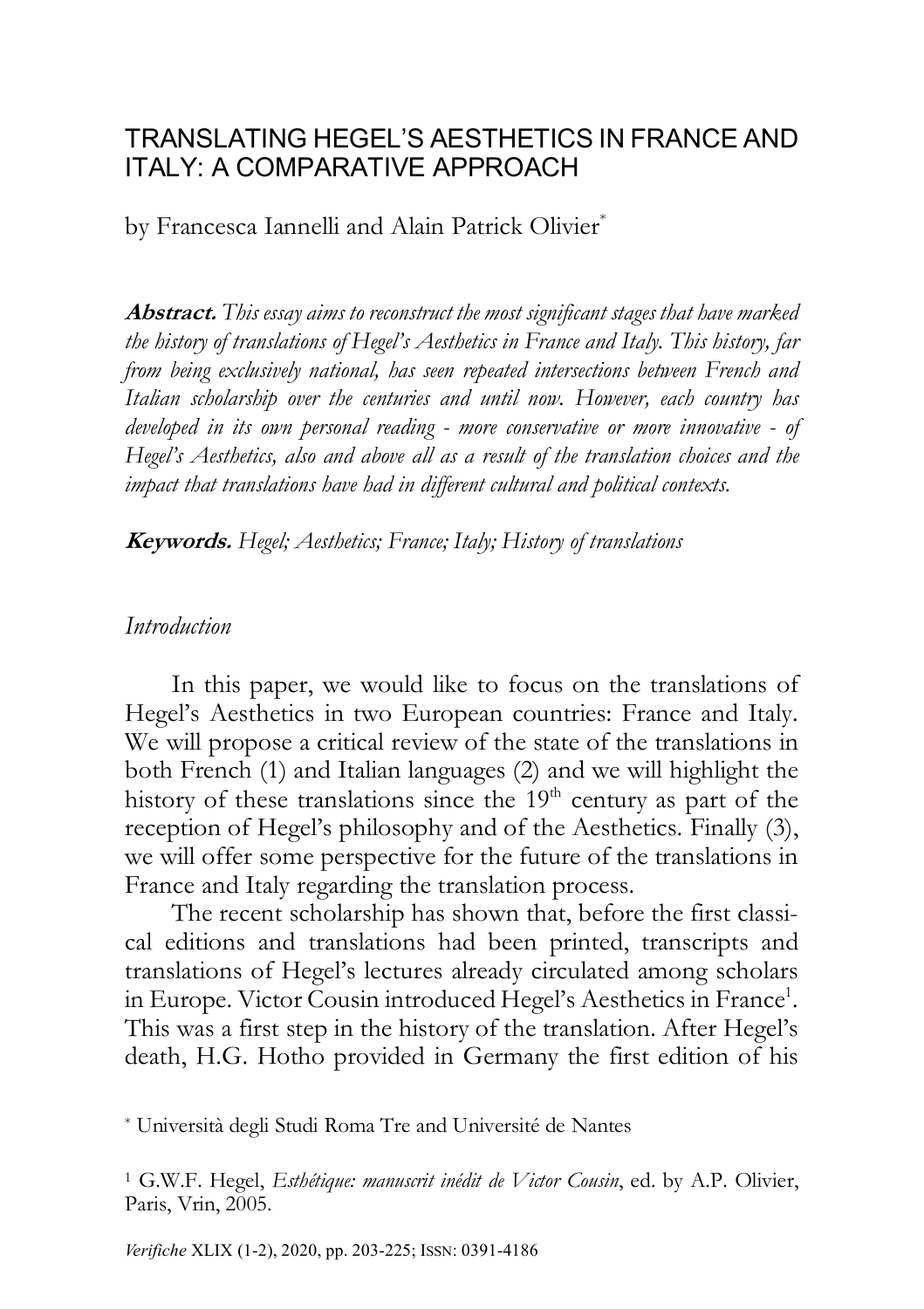unpublished lectures on Aesthetics<sup>2</sup>. These led to translations first in France as well as later in Italy in the context of an intense general reception of Hegel's philosophy. During the  $20<sup>th</sup>$  century, the scholarship became suspicious regarding the authenticity of the posthumous edition. Transcripts have now been published regarding each year of Hegel's Berlin lectures<sup>3</sup>. The editorial situation of the translations in France and in Italy is therefore very different at the beginning of the 21st century.

# 1. *Translations of Hegel's Aesthetics in French*

# 1.1. Hegel/Cousin (Between 1825 and 1828)

Aesthetics is the first of Hegel's works to have been translated in French and also the first work to have been translated in Hegel's lifetime. Due to his connections, around 1828, Victor Cousin received a notebook related to Hegel's lecture on aesthetics written in French<sup>4</sup>. The author of the translation as well as of the German

<sup>2</sup> *Hegel's Vorlesungen über Ästhetik*, ed. by H.G. Hotho, 3 vols., Berlin, Duncker & Humblot, 1<sup>st</sup> ed. 1835-1838, 2<sup>nd</sup> ed. 1842. The second edition has been reprinted in the complete edition of Hegel's works by E. Moldenhauer and S. Michel, 3 vols., Frankfurt am Main, Suhrkamp, 1970.

<sup>3</sup> G.W.F. Hegel, *Vorlesungen über Aesthetik. Berlin 1820/21: eine Nachschrift (Nachschrift Ascheberg)*, ed. by H. Schneider, Frankfurt am Main, P. Lang, 1995. Id.*, Philosophie der Kunst (Nachschrift Hotho 1823)*, ed. by A. Gethmann-Siefert, Hamburg, Meiner, 1998. Id., *Philosophie der Kunst. Nachschrift Kehler*, ed. by A. Gethmann-Siefert & B. Collenberg-Plotnikov with the collaboration of F. Iannelli and K. Berr, München, Fink, 2004. Id., *Philosophie der Kunst (1826). Nachschrift P. von der Pfordten*, ed. A. Gethmann-Siefert, J.-I. Kwon and K. Berr, Frankfurt am Main, Suhrkamp, 2005. Id., *Vorlesungen zur Ästhetik, 1828-1829. Nachschrift A. Heimann*, ed. by A.P. Olivier and A. Gethmann-Siefert, München, Fink, 2017. The notebooks by Ascheberg (1820-1821) and Hotho (1823) have been republished (see below). A new notebook by Griesheim has been edited (1826). See G.W.F. Hegel, *Gesammelte Werke*, vol. 28,1: *Vorlesungen über die Philosophie der Kunst I. Nachschriften zu den Kollegien der Jahre 1820/21 und 1823*, ed. by N. Hebing, Hamburg, Meiner, 2015. Vol. 28,2: *Vorlesungen über die Philosophie der Kunst II. Nachschriften zum Kolleg des Jahres 1826*, ed. W. Jaeschke, Hamburg, Meiner, 2018.

<sup>4</sup> Hegel, *Esthétique: manuscrit inédit de Victor Cousin*.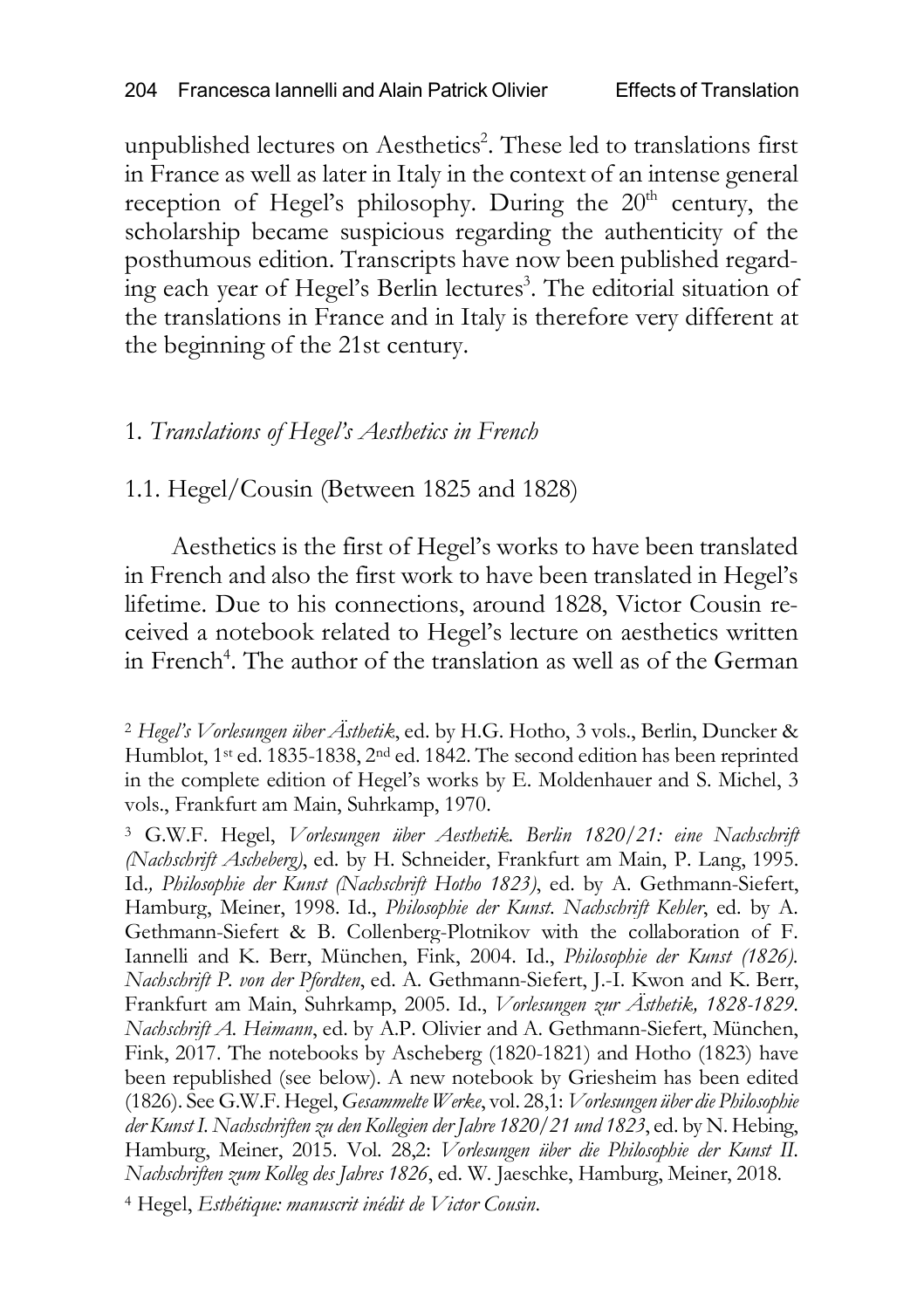original – which is lost – is unknown. The notebook refers to the 1823 lectures. The content is not similar to Hotho's own transcript for the same year,which leads us to conclude that Hotho was not the writer and translator. The translation was likely made by one of Hegel's students with whom Cousin was in contact during his Berlin period, such as Leopold von Henning. It is not inconceivable that this translation was made by Hegel himself for his colleague Cousin. The writer and the translator were at least very familiar not only with aesthetics, but with the logics and the logical categories as well. For example, *Dasein* is translated here 'être déterminé' ('determinate being') and not simply by 'existence'. The notebook is a very condensed work (76 pages) and offers an astonishing construction and density – especially in the first part – that is not to be found in any other source. Because it is a very dense and concise document based on an argumentative rather than on a rhetorical approach, it is completely different from the excessively extended posthumous edition provided afterwards by Hotho.

# 1.2. Bénard after Hotho I(1848-1852)

Cousin did not publish the notebook he received from his German friends and did not translate Hegel's aesthetics himself. But he commissioned the first French translation of Hotho's edition as well as other translations of Hegel's works, selecting his former students to accomplish this work. The Italian Augusto Vera was in charge of the Encyclopedia, the Logics, the Philosophy of Religion. Charles Bénard was in charge of translating Hegel's lectures on aesthetics. It was not very long after that Hotho sent to Cousin his posthumous edition of Hegel's lectures<sup>5</sup>. Bénard published his translation in five volumes between 1840 and 1852 with an essay on Hegel's aesthetics as part of the 5<sup>th</sup> volume<sup>6</sup>. Then he

### <sup>5</sup> Id., *Vorlesungen über Ästhetik*.

<sup>6</sup> *Cours d'esthétique,* par W.F. Hegel, analysé et traduit en partie, par M.C. Bénard, ancien élève de l'Ecole normale, agrégé, docteur ès-lettres, professeur de philosophie. Première partie. Paris, Aimé André, Hachette, Joubert, Nancy, Grimblot, Raybois et Cie, 1840. Deuxième partie. Paris. Joubert, 1843. Troisième partie. Paris, Joubert, 1848. Quatrième volume. Paris, Ladrange, Joubert,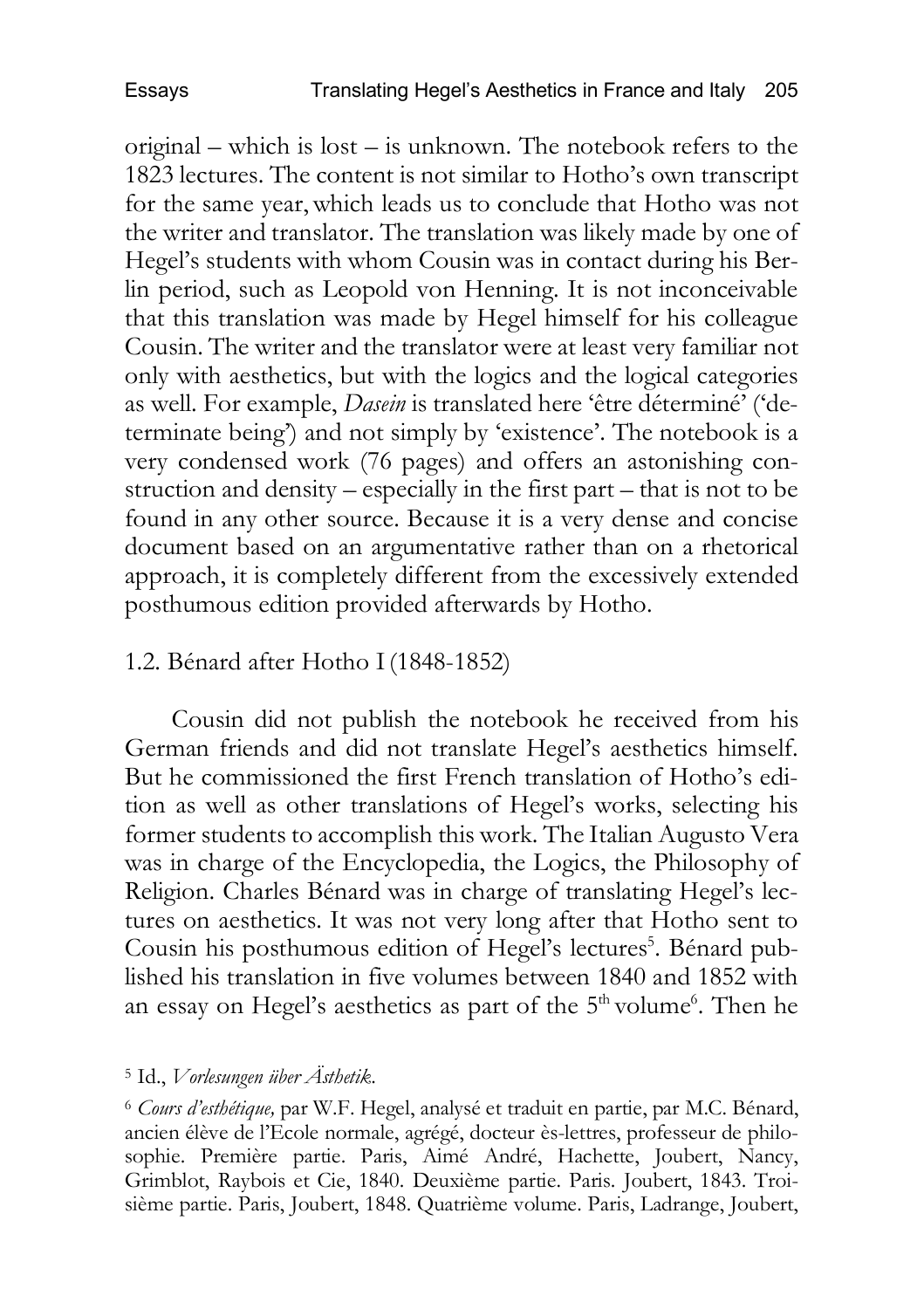published separately *La Poétique* (i.e., the chapter on poetry) and *Le système des beaux-arts de Hegel* (i.e., the third part of the lectures on the different arts)<sup>7</sup>. In 1875 he published a second edition of his entire translation in two volumes<sup>8</sup>. The book won the Prize of the Académie Française, as mentioned on the front page. Bénard was a perfect 'homo academicus' representative of the philosophical institution organized in France under the July Monarchy. He was a student of the École normale supérieure, the first laureate by the agrégation examination in 1831, 'doctor ès lettres' from the Sorbonne University in 1836, then professor on his demand at the Lycée in Besançon, where he had among his students the future painter Gustave Courbet. Bénard was a spiritualist philosopher and called for a scientific approach of aesthetics as defined by Victor Cousin after German Idealism. He wrote some of the seminal texts in order to diffuse this conception as well as many pedagogical books concerning the academic practice of philosophy. Jacques Derrida was perfectly right with his intuition that the concept of 'art' has to do with the institution of philosophy, with the class of philosophy, the agrégation examination, with all that which Cousin put into existence. In the forewords of his editions of Hegel's lectures on aesthetics, Bénard made explicit and assumed his principles of translation, and the fact that he had not followed common rules. He chose namely not to translate the text in its entirety, but wanted to make it shorter and clearer, especially in the Introduction and the first part of the German edition, while remaining close to the original in the second and the third parts of the text. According to him, it would have been «barbare et inintelligible» <sup>9</sup> to make a complete and literal translation. Bernard aimed to adapt the German philosophical language, full of abstract and

<sup>1851.</sup> Cinquième volume. Suivi d'un essai historique et critique sur l'esthétique de Hegel par le traducteur. Paris, Ladrange, Joubert, 1852.

<sup>7</sup> *La Poétique, par W.F. Hegel, précédée d'une préface et suivi d'un examen critique. Extraits de Schiller, Goethe, Jean-Paul, etc., sur la poésie*, par C. Bénard […], 2 vol., Paris, Ladrange, Joubert, 1855

<sup>8</sup> Hegel, *Esthétique*, traduction française, deuxième édition, 2 vols., Paris, Germer-Baillère, 1875.

<sup>9</sup> Bénard, *Préface du traducteur*, in Hegel, *Esthétique*, 1840, p. V.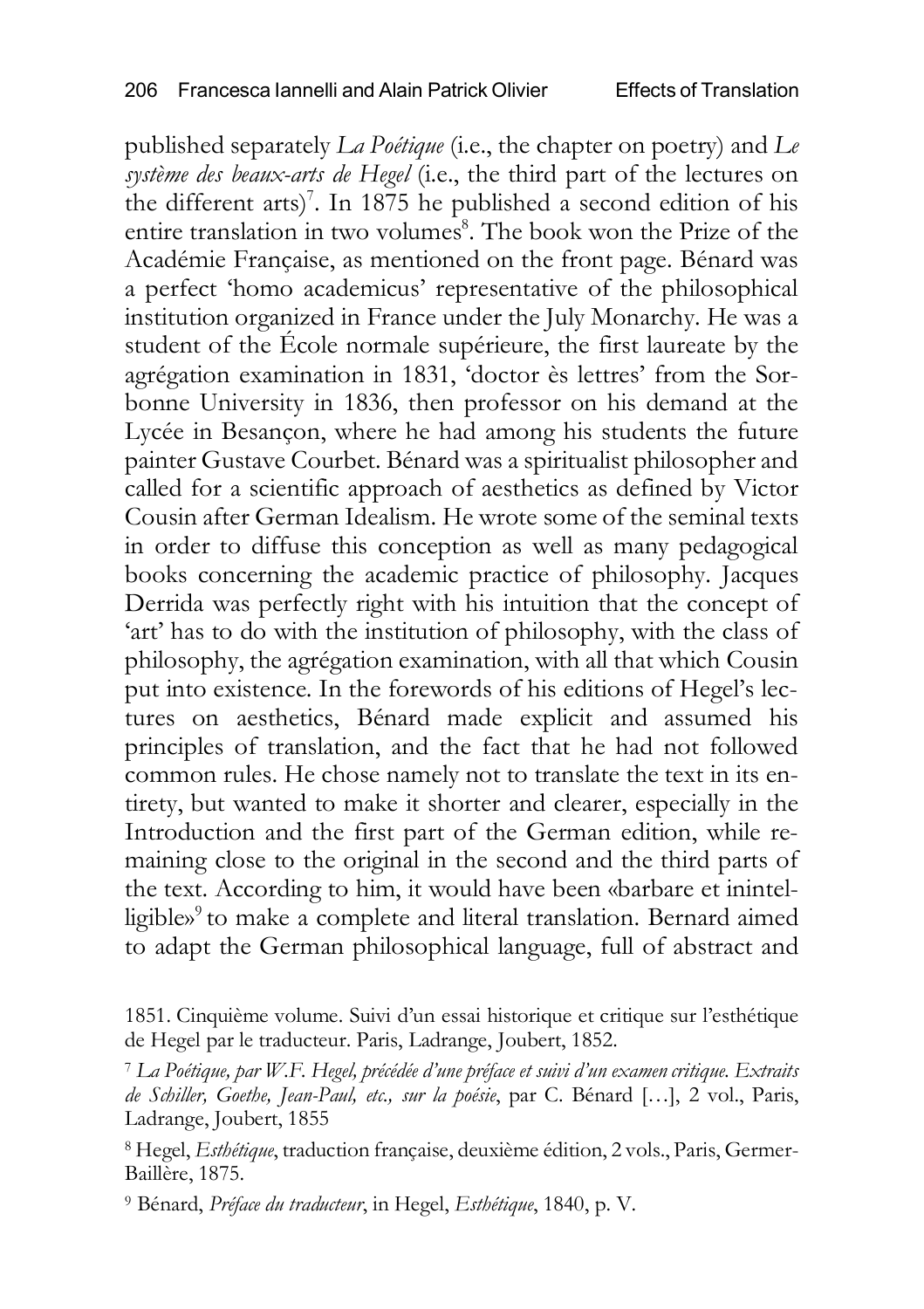scholastic terms as well as metaphorical expressions, to the characteristics of French language and audience. He also wanted to produce a faster reading: «une exposition plus facile, plus rapide, plus claire». He deleted some «détails inutiles», some «répétitions», some «digressions» as well as some developments which wouldn't be of interest for a French lector<sup>10</sup>. At the same time, he aimed to be as faithful as possible to Hegel's thinking. Bénard legitimized his freedom regarding the text by arguing that the German text had to be adapted to the French lectors, and also because the book was not written by the author himself, since it was a posthumous edition written by  $Hotho<sup>11</sup>$ . A large part of his griefs actually is related to Hegel and to the German language, but to Hotho's redaction as well. The paradox of Bénard's edition today is that his rewriting, even if it doesn't fulfill the academic criteria for a good translation, made the text closer to the original lectures and to their pedagogic purpose. The attention for a good style was also a reason of the success of his translation until now. It is not attested that Bénard's translation of Hegel's aesthetics did not remain confidential, as some scholars assert. The influence of this translation has been underestimated. The different editions of this translation inspired not only scholars like Hippolyte Taine, but also prominent artists, musicians, painters and writers, like Gustave Flaubert and Charles Baudelaire, and were discussed until the beginning of the  $20<sup>th</sup>$  century by artists and writers such as André Breton and Marcel Duchamp, and which have been very present in the pedagogy until now (see  $$1.5$ ).

1.3. Jankélévitch after Lasson and Hotho I (1944)

The philosophical situation shifts in the early  $20<sup>th</sup>$  century given that the academic interest to read Hegel's texts in the original and to translate them in a more literal and conceptual way increased after Alexandre Koyré's studies, Alexandre Kojève's lectures on Hegel's *Phänomenologie des Geistes* in 1934-1935, and Jean

<sup>10</sup> Ivi, p. VII.

<sup>11</sup> Id., *Préface du traducteur*, in Hegel, *Esthétique*, 1875*,* p. II.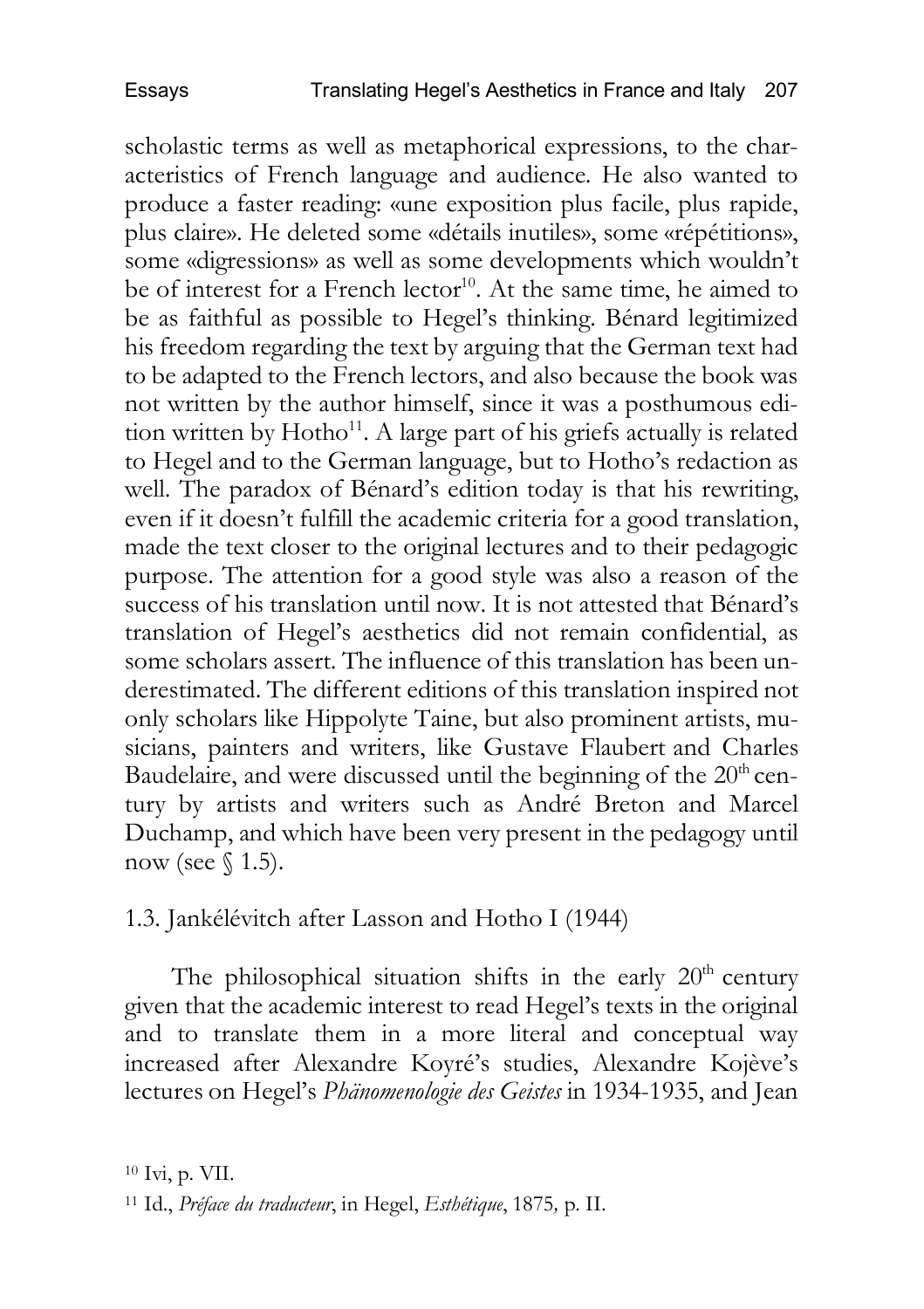Hippolyte's translation of the same work in 1939 and 1941. This translation – based in part on De Negri's Italian translation – became a standard for generations of scholars translating Hegel<sup>12</sup>. During the period of the German occupation in France, a new translation of Hegel's Aesthetics had been published in four volumes by Aubier (in the same spiritualist collection as Hyppolite's translation of *Phenomenology*) 13. This new translation was not only based on Hotho's German edition, but first on Georg Lasson's new critical edition published in Germany<sup>14</sup>. Lasson wanted to provide a scientific edition of the lectures based on the student's manuscripts, but he mostly used the transcripts from the years 1823 and 1826, added some passages from Hotho's second edition, and introduced his own divisions and titles. He only published the first volume of his translation in 1931. The French translator explained in the foreword that his text had been «fait de la juxtaposition de différentes variantes dont on ne saurait dire laquelle est la plus authentique» 15. He asserts that he used a few pages from the Lasson edition and preferred to follow Hotho. This translation could have offered a more literal and complete translation of Hotho's first edition, especially as concerns the introduction and the first part. But in fact, the comparison we made shows that the translator followed mostly Lasson's text regarding the Introduction and the first two chapters of the first part, choosing sometimes Hotho's variants, and went finally to Hotho's text for the rest of the lectures. The translator took in that way the freedom to adapt, cut and mix both versions. But who was

<sup>13</sup> Id., *Esthétique*. Tome premier. *L'idée et l'idéal*, traduction originale par J.G., Paris, Aubier, 1944. (Dépôt légal: 1er trimestre 1944). Tome II: *Développement de l'idéal et sa différenciation en formes d'art particulières*, Aubier, Editions Montaigne, 1944. Tome III: (Ire partie). *A. Les arts plastiques: architecture, sculpture. B. Les arts romantiques: peinture. Musique*, Paris, Aubier, Editions Montaigne, 1944. Tome III (2e partie). *Les arts romantiques (suite). La poésie*, Paris, Aubier, Montaigne, 1944.

<sup>14</sup> Id., *Die Idee und das Ideal*, ed. by G. Lasson, Leipzig, 1931. Only the first part of the lectures on aesthetics has been published by G. Lasson who died in 1932.

<sup>15</sup> J. G., *Note du traducteur*, in Hegel, *Esthétique*. Tome premier, 1944, p. 5.

<sup>12</sup> G.W.F. Hegel, *Phénoménologie de l'esprit*, trans. by J. Hyppolite, 2 vols., Paris, Aubier, 1939, 1941. On De Negri, see *Avertissement du traducteur*, p. VII.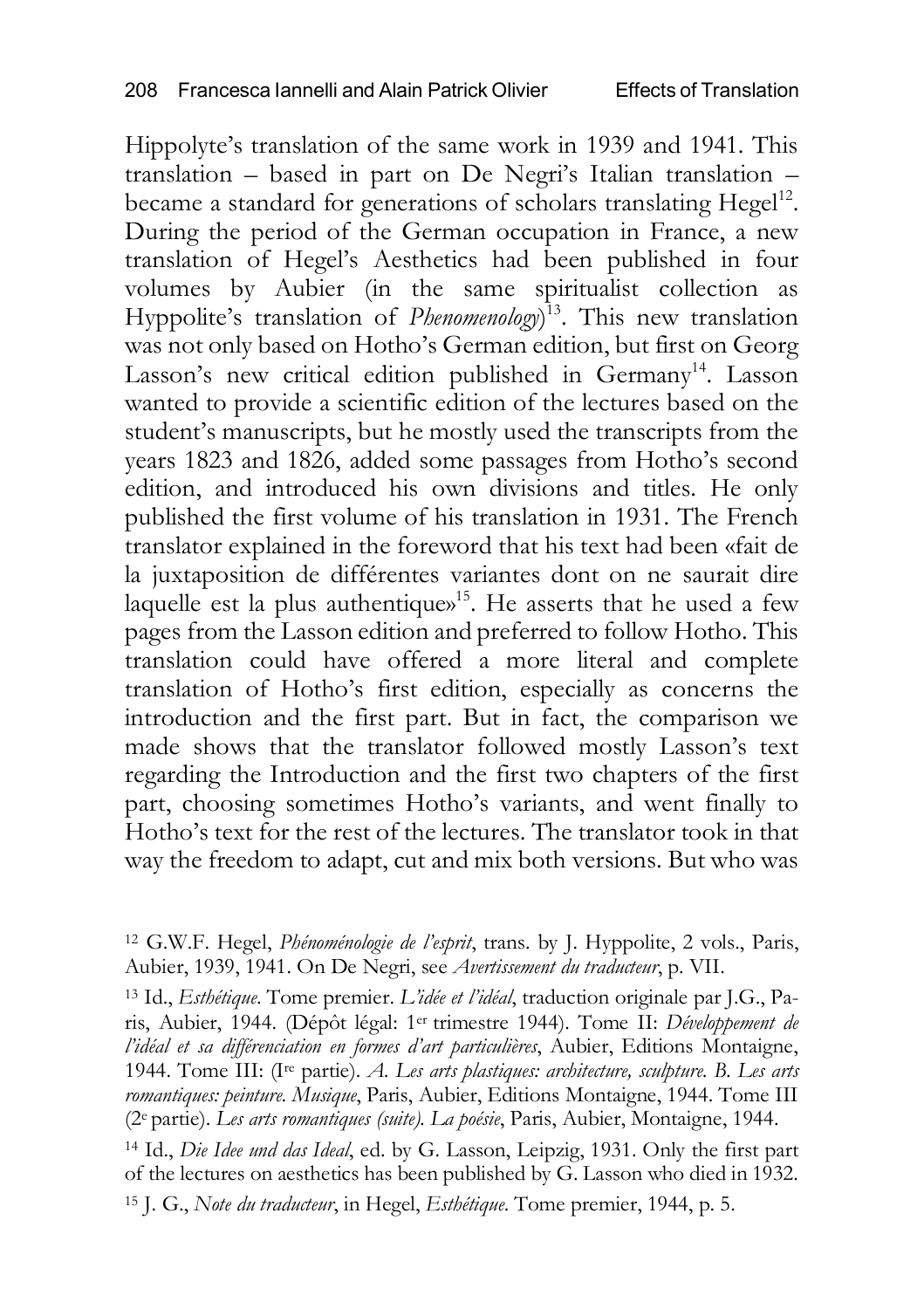the translator? In the first volume (printed in the beginning of the year) the translator is only named through his initials «J.G.» According to Michael Kelly this translation was written by Jean Gibelin and Serge (recte: Samuel) Jankélévitch<sup>16</sup>. But the fourth volume clearly indicates that Samuel Jankélévitch is the only translator of the whole translation<sup>17</sup>. In the interval, Paris was liberated in July 1944. It was clearly impossible for him to publish under his real name because of the anti-Jewish measures of the Vichy regime and the politics of collaboration with nationalsocialist Germany. His son, the philosopher Vladimir Jankélévitch, was at that time excluded from his functions as teacher in France and forced into hiding under different identities. Samuel Jankélévitch was a doctor in medicine and not a professional philosopher, unlike his son. He was an extremely prolific translator in the fields of philosophy and social sciences, translating from German as well as from English, Russian or Italian into French. He is known as the first translator and pioneer of Sigmund Freud's work in France in the 1920s. He translated Benedetto Croce, Werner Sombart, Bronislaw Malinowski, etc. He also provided in 1949 the first complete translation of Hegel's *Science of Logic*. His translation of Hegel's Aesthetics was reprinted in eight volumes in 1964 by Aubier and then in four volumes in 1979 by Flammarion. The first volume of this popular edition is still available today<sup>18</sup>. Jankélévitch's translation made Hegel's text accessible. Like Bénard's translation, it is a more target-orientated than a sourceorientated way of translating. It doesn't completely fulfill the academic standards of scholars, even if it was used for pedagogy and has found a large audience in France and in Italy. The result is that the French public didn't have access neither to the original sources nor to an appropriate translation of Hotho's edition until the 1990s, especially regarding the Introduction and the first part of the lectures. The dissatisfaction with Bénard as well as with

<sup>16</sup> M. Kelly, *Hegel in France*, Birmingham, Birmingham Modern Language Publications, 1992, manuscript, p. 14.

<sup>17</sup> Hegel, *Esthétique*, Tome III (2e partie), p. 290.

<sup>18</sup> Id., *Introduction à l'esthétique. Le beau*, Paris, Flammarion, 2009.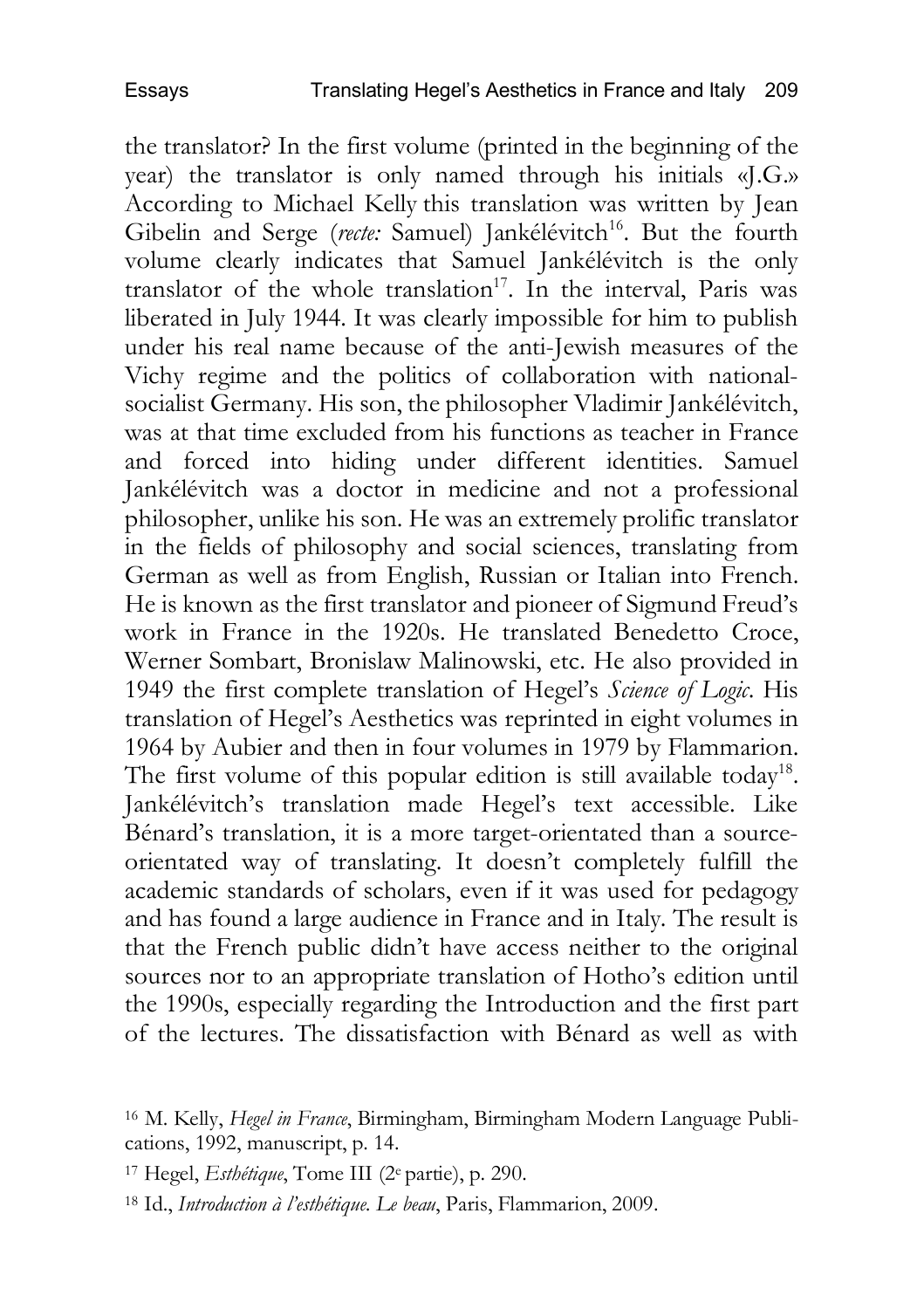Jankélévitch led, for example, Philippe Muller, a professor at the University of Neuchâtel, to organize with his research group in Switzerland a completely new translation of the Introduction, the first part and the beginning of the second part after Hotho's second edition $19$ .

# 1.4. Lefebvre and Schenk after Hotho II (1995-1997)

At the end of the  $20<sup>th</sup>$  century, the standards of translation became more demanding regarding the translation of Hegel's texts, and Hotho's edition based on a compilation has been criticized from a scientific point of view. Annemarie Gethmann-Siefert and Helmut Schneider at the Hegel-Archiv in Bochum began publishing the original sources of Hegel's lectures on aesthetics<sup>20</sup>. In 1995, Jean-Pierre Lefebvre and Veronika von Schenk published a new translation of Hegel's *Esthétique* in three volumes by the same publisher Aubier, which previously published Jankélévitch's translation<sup>21</sup>. The translators – unlike Paolo D'Angelo in Italy (see 2.4) – preferred for some reason that Lefebvre indicate in his Foreword not to translate any notebook, but to translate for a third time Hotho's edition (after the second edition and not after the first edition, like Bénard and Jankélévitch, but without any comment on these previous translations). Jean-Pierre Lefebvre (born in 1943) is a professor of German civilization at the Ecole Normale Supérieure, in Paris, well known for his translations of Sigmund Freud, as well as of Karl Marx and his professor Paul Celan. He first translated the *Phénoménologie de l'esprit* in 1991 before translating the Aesthetics. From an ideological point of view, his approach of the aesthetics is situated ironically in an anti-Soviet context<sup>22</sup>. Lefebvre

<sup>19</sup> *Leçons sur l'esthétique de Hegel: version française de l'Introduction (Ed. Hotho 1842)*, 2 vols., Centre d'études hégéliennes et dialectiques, Neuchâtel, 1991.

 $20$  See note 3.

<sup>21</sup> Hegel, *Cours d'esthétique (édition Hotho)*, trans. by J.P. Lefebvre and V. von Schenk, 3 vols., Paris, Aubier, 1995-1997.

<sup>22</sup> Lefebvre, *Présentation*, ivi, vol. 1, 1995, p. XLII-XLIII.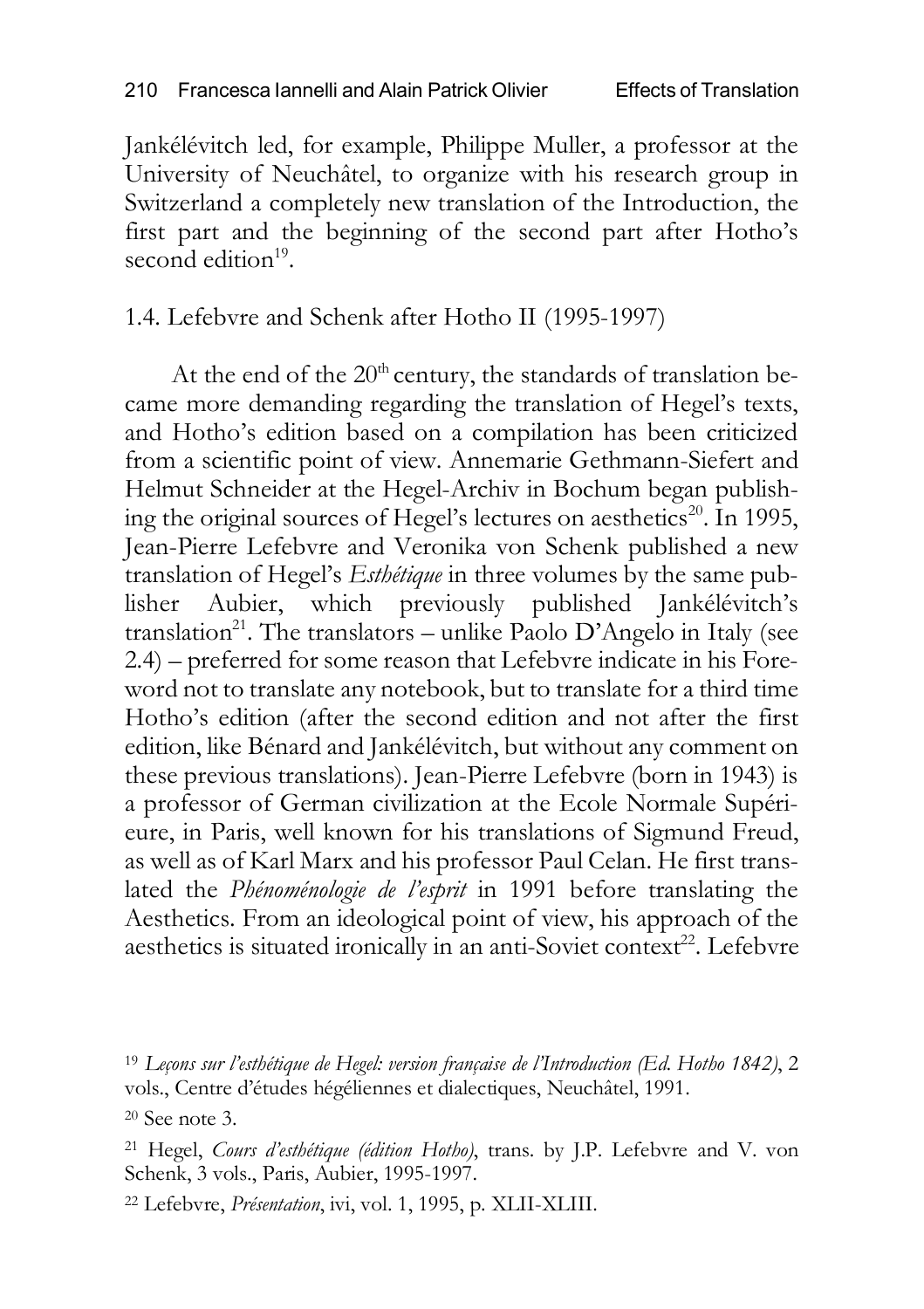was very well informed about the state of the edition and the history of the reception. His arguments for not translating the notebooks are not completely convincing nowadays for the following reasons: 1) According to him, Hotho could have had access to original manuscripts that are lost. But Hotho wrote that he didn't use Hegel's original manuscript. And we have access to enough transcripts today, some of which had been used by Hotho himself for his edition; 2) The fact that no one really complained about Hotho's editions at that time – but Bénard, for example, was not convinced by the German text – is also due to the standard of the philology and edition at that time; 3) Lefebvre tried to legitimize the principle of the compilation, because it would be natural to include the different years in one edition and a betrayal to publish only one year. But it is not proven that Hegel's students were obliged to follow the lectures many times. It is now possible to translate the four years of lectures, if we really believe that «repetition» and «durée» <sup>23</sup> are requested. In the footnotes, the translators give some references and very useful clarifications for German words, especially Hegelian concepts, which are ambiguous or difficult to translate, like: *Phantasie*, *Einbildungskraft*, *Anschauung*, *Darstellung*, *Vorstellung*, *Gemüt*, *Entfremdung*, *Sache*, *Empfindung*.

1.5. Translations for Pedagogic Purpose, Anthologies and Extracts

Apart from these editions of the complete lectures, we have to take in consideration a collection of partial editions, which provide abstracts or concentrate on one chapter. They mainly follow a pedagogic purpose and are obviously dedicated to students as introductions to Hegel's philosophy. Hegel became a classical author studied in France in the late  $20<sup>th</sup>$  century (and not in the  $19<sup>th</sup>$  century) in the philosophical curriculum at university, as well as in the 'grandes écoles' and in the high schools, in the so called 'classe de philosophie'. It is very common that some extracts of the lectures on aesthetics are nowadays used for exams from the 'baccalauréat' to the 'agrégation' (the official exams for recruiting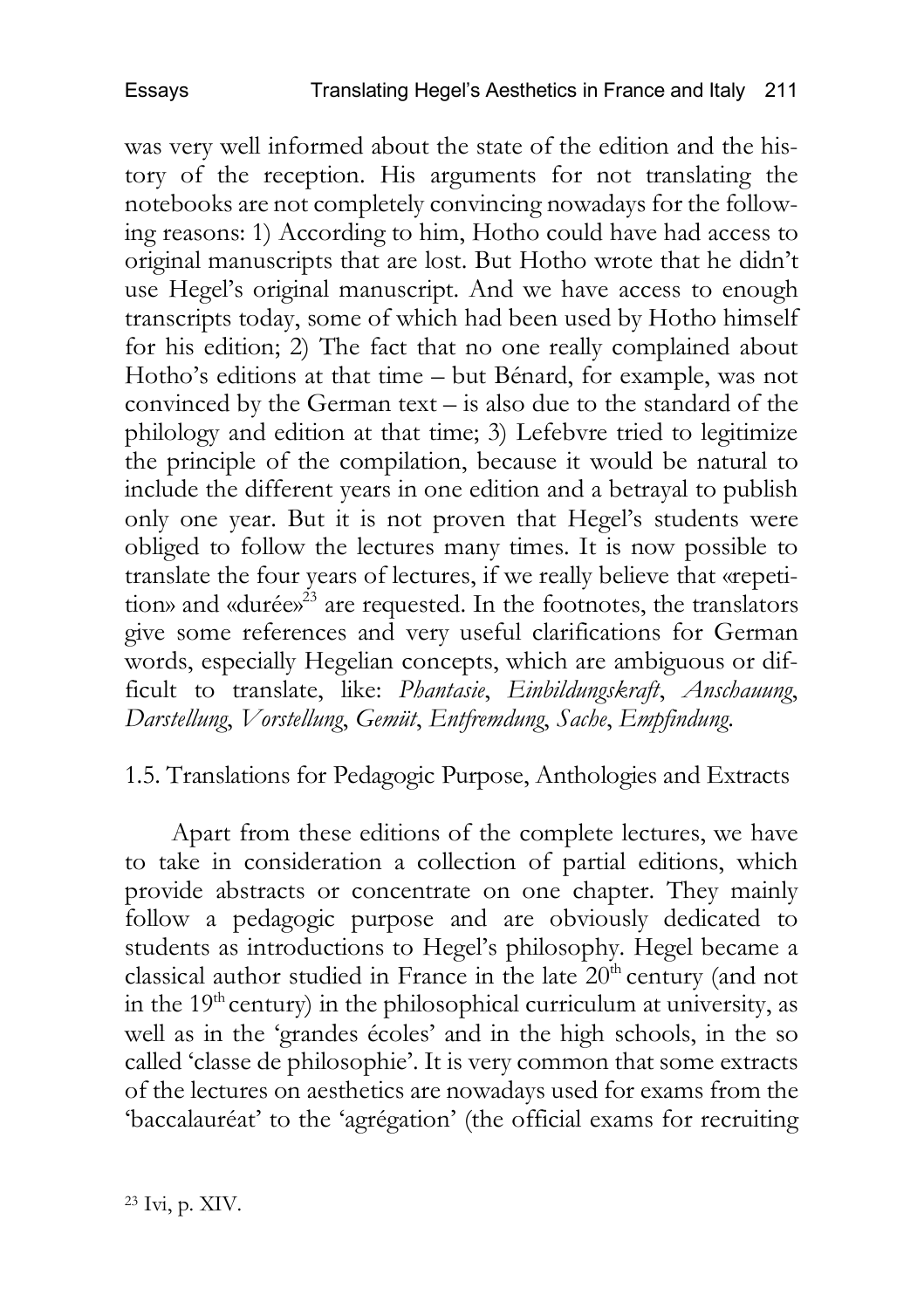philosophy teachers instituted by Victor Cousin). These pedagogical editions are based either on existing translations or provide new translations of some parts of the lectures. Editors are philosophy teachers, in most cases 'agrégés' and 'docteurs ès lettres' like Bénard was. It is no surprise if these pedagogical editions often use Bénard's translation in order to introduce not only Hegel's aesthetics, but his philosophical system in general. This is the case of the anthology of texts compiled by Claude Khodoss, a philosophy professor at Lycée Buffon in Paris. This pedagogical edition has been reprinted seventeen times since  $1954^{24}$ . Only few corrections and additions have been made on Bénard's translation («with the help of Mme Martinent»), and the single volume contains the sixth of the original. This is actually the original extent of the transcripts and of Hegel's lectures. Bernard Teyssèdre, a professor of aesthetics at the Sorbonne University, selected some texts from Jankélévitch's translation to edit a brief anthology of texts on Hegel's theory of figurative painting<sup>25</sup>. The philosophy teacher Gérard Braswrote a short essay on Hegel and art with few texts taken from the same translation (with some other texts translated by J. P. Mathieu)<sup>26</sup>. Patrice Henriot, professor at the Lycée Jules Ferry, published his own translation of the chapter on painting (after Hotho $I<sup>I</sup>$ ) with his comment for a pedagogical publication<sup>27</sup>. Caroline Guibet-Lafaye, agrégée de philosophie, in order to introduce Hegel's aesthetics, chose some pages on the artistic forms from the second part of the lecture (after  $Hotho<sup>2</sup>$  as well)<sup>28</sup>. Claire Margat revised Bénard for her pedagogical edition of

<sup>24</sup> G.W.F. Hegel, *Esthétique*, textes choisis par C. Khodoss, Paris, Presses universitaires de France, 1<sup>st</sup> edition: 1954, 17<sup>th</sup> edition: 2003.

<sup>25</sup> Id., *Esthétique de la peinture figurative,* texte réunis et présentés par B. Teyssèdre, Paris, Hermann, 1964.

<sup>26</sup> G. Bras, *Hegel et l'art*, Paris, Presses universitaires de France, collection «Philosophies», 1989.

<sup>27</sup> G.W.F. Hegel, *La peinture: Esthétique, 3e partie, 3e section, chapitre 1*, traduction, présentation, notes et commentaires par P. Henriot, Paris, Hatier, 1991, collection «Profil philosophie».

<sup>28</sup> Id., *Leçons d'esthétique*, Paris, Ellipses, 2002, collection «Philo-textes».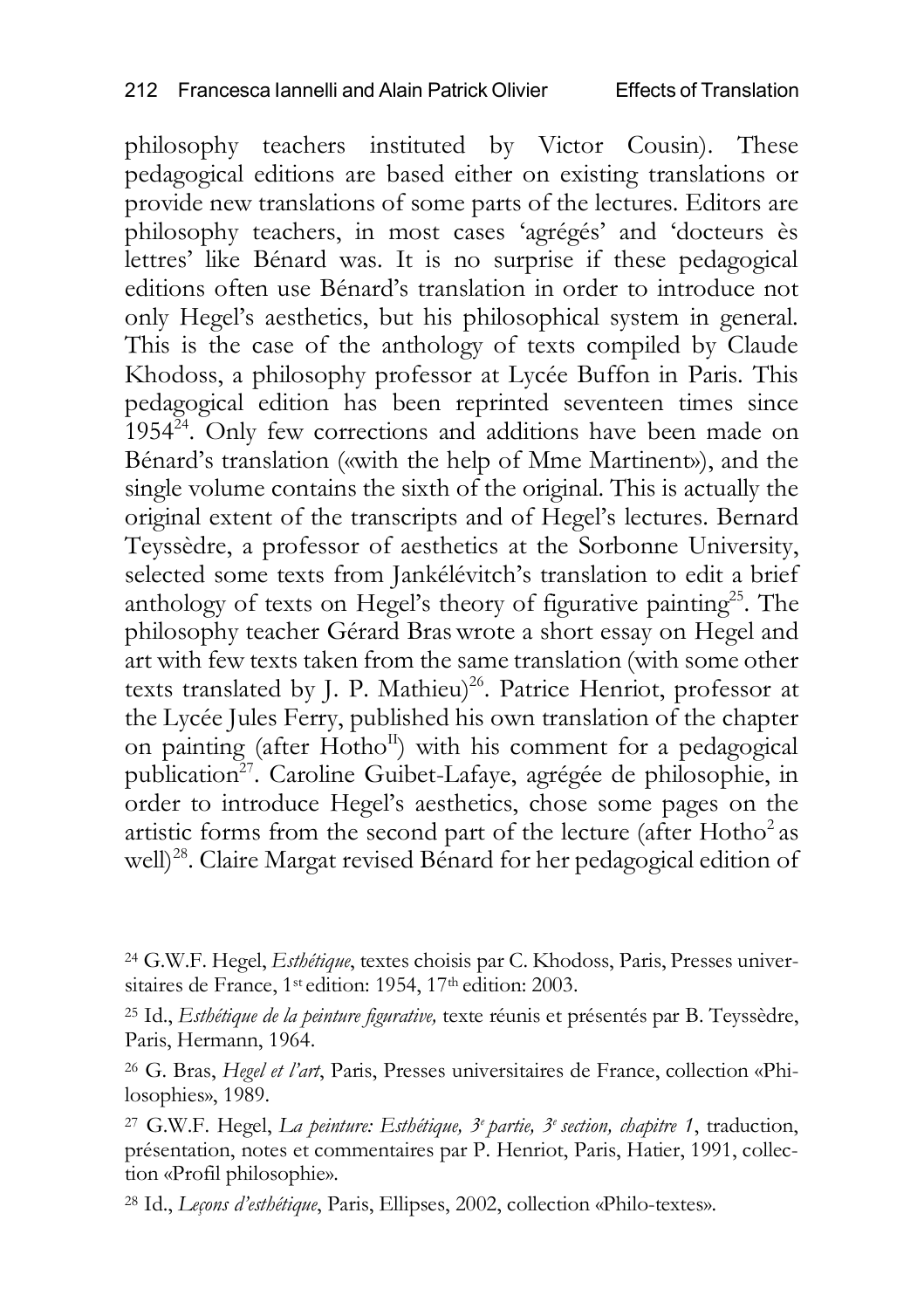the Introduction<sup>29</sup>. Nicole Abecassis, based as well on the Introduction of Hegel's lectures, but in the translation by Lefebvre and Von Schenk, to provide a handbook which is a not only a comment of the text but a training book for school exercises as well<sup>30</sup>. These publications reveal how the Cousin-Bénard tradition is present in France, not only regarding the conception of translating, but more important regarding the tradition of pedagogy.

We also have to mention that Benoît Timmermans, and Paolo Zaccaria, both researchers in Belgium, provided a complete reprint of Bénard's translation for a popular edition<sup>31</sup>. The editors report that, since Bénard didn't translate the entire Introduction or the first part of the lecture, but instead omitted several portions of text, they had to translate the text completely after Hotho. They only introduced some corrections regarding the other parts. On the contrary, Daniel Banda, a philosophy teacher and assistant at the Sorbonne University, offered an electronic version of the first part of Bénard's translation (after the second edition of the translation), without publishing the second part of his edition<sup>32</sup>.

1.6. The Edition of the Cousin Manuscript (2005)

Even if interest for the original transcripts was real in France, as Lefebvre and some other scholars attested, these transcripts were not translated and not accessible to the French public in translation. The situation changed with the discovery and publication in 2005 of the original source of Hegel's lecture on aesthetics written in

<sup>29</sup> Id., *Introduction aux «Leçons d'esthétique»*, trad. par C. Bénard, revue et annotée par C. Margat, Paris, Nathan, 2003, collection «Les intégrales de philo».

<sup>30</sup> N. Abecassis, *«Cours d'esthétique», Hegel, extrait de l'Introduction*, Rosny, Bréal, 2004, collection «La philothèque».

<sup>31</sup> G.W.F. Hegel, *Esthétique*, trad. par C. Bénard, revue et complétée par B. Timmermans et P. Zaccaria, 2 vols., Paris, Librairie générale française, 1997, collection «Le Livre de poche».

<sup>32</sup> D. Banda, *Note sur la présente édition électronique*, in Hegel, *Esthétique*, Tome 1 (1835). Viewed 31 October 2019: <http://classiques.uqac.ca/classiques/hegel/esthetique\_1/esthetique\_1.html.>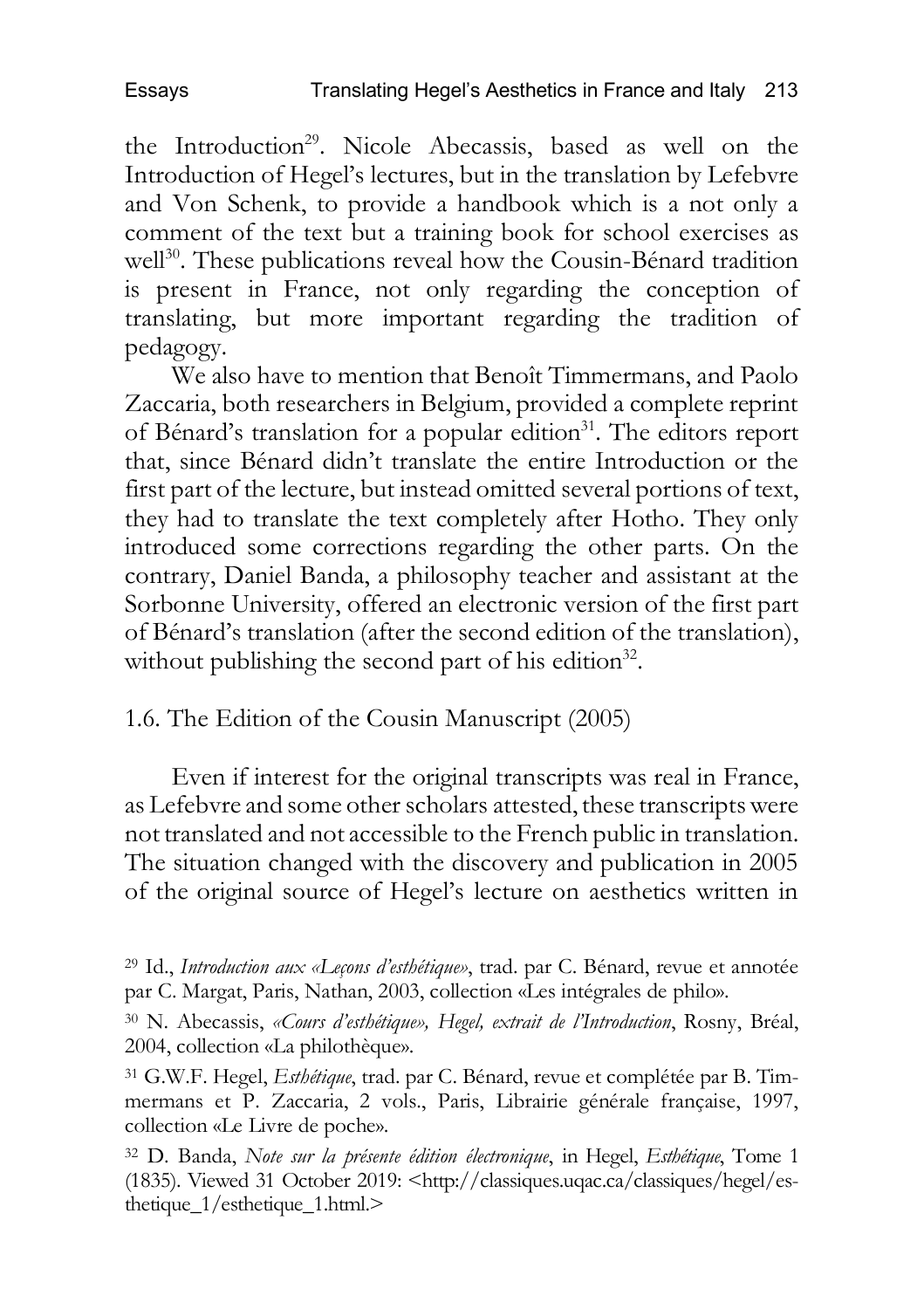French that Alain Patrick Olivier, co-author of the present paper, discovered and published. The manuscript was unknown and not published at that time, since Hegel was not mentioned on the notebook. The purpose of the edition wasto provide the French lectors as well as the international community with a different version of Hegel's Aesthetics, not a monumental text, and not a compilation, but an original source and an original translation. This edition should provide one of the sources of Hegel's lectures on aesthetics, but it also an original translation from the time of the philosopher, and perhaps by the author himself. This combination makes the document very special for the French reception. But it does not imply that no other transcripts should be translated into French, in order to highlight the diversity of the reception through the different writers and in the different years of Hegel's lecturing in Berlin, and also to avoid the illusion of Hegel's Aesthetics as a monolithic, monumental and printed work.

# 2. *Translations of Hegel's Aesthetics in Italian*

## 2.1. From Bénard to De Sanctis

The first resonances of Hegel's philosophy in Italy were first and foremost political and began the year after Hegel's death in 1832, with an extremely polemical essay by Gian Domenico Romagnosi, titled *Alcuni pensieri sopra un'ultra metafisica filosofia della storia*. Romagnosi attacked the very Hegelian notion of *Weltgeist*, and initiated a debate that involved even Giuseppe Mazzini in 1837, in defence of Hegel<sup>33</sup>. It is therefore not difficult to imagine that around 1840, though in decline in its land of origin, Idealism came back to new life in a country like Italy, politically fragmented as was Germany, but culturally much more backward<sup>34</sup>. The

<sup>33</sup> For further information please refer to F. Gallo, *Gli hegeliani di Napoli e il Risorgimento*, «LEA. Lingue e Letterature d'Oriente e d'Occidente», 2017, pp. 651- 668, here p. 653.

<sup>34</sup> See G. Oldrini, *L'estetica di Hegel e le sue conseguenze*, Roma-Bari, Laterza, 1994, pp. 53-55*.*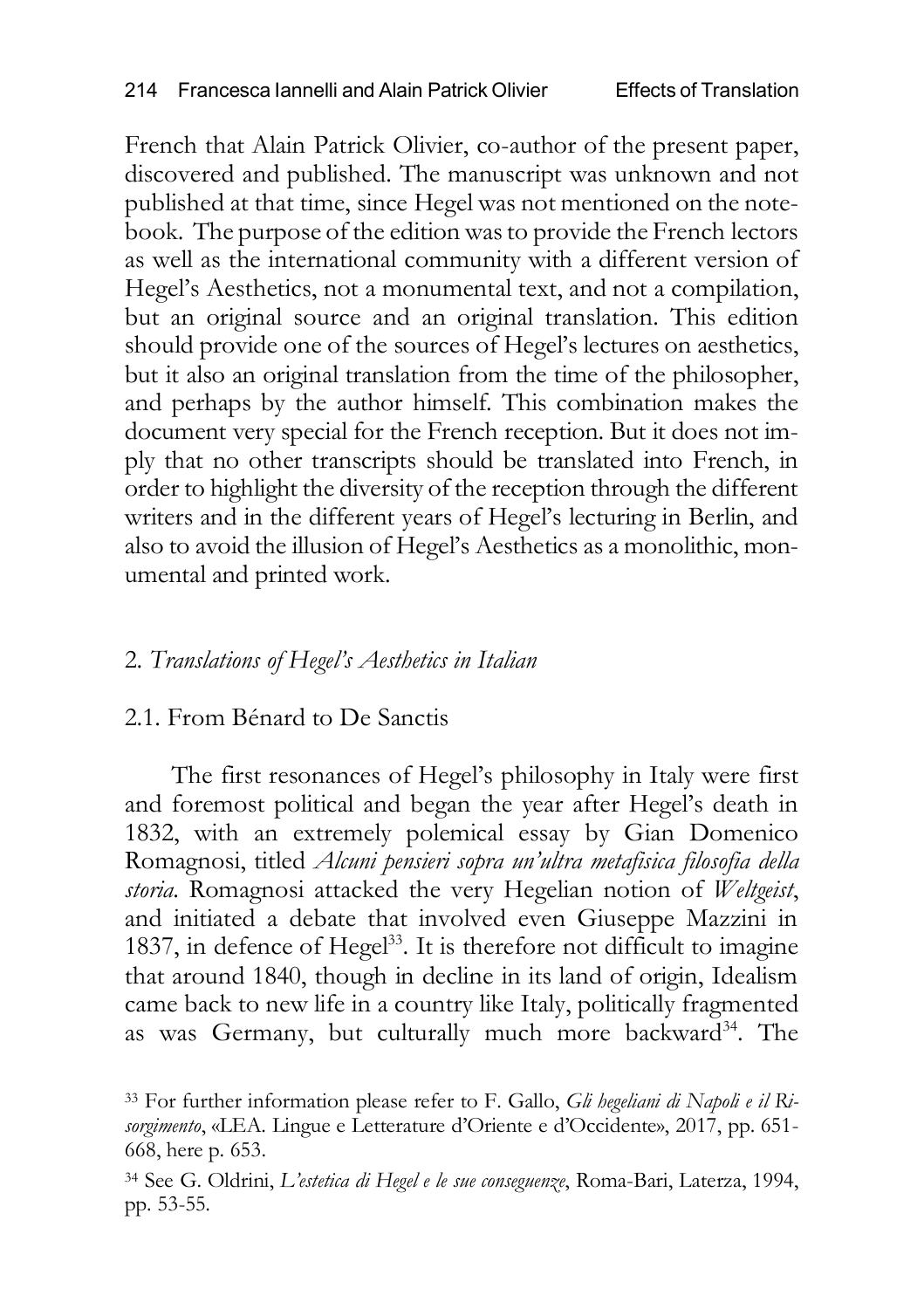Hegelian theories of freedom and progress took root in the middle of the Risorgimento climate, giving hope for a future political and cultural emancipation of the country. Hegel's philosophy became an anchor of salvation, a secular «cult» or an «ideal religion» 48 as Bertrando Spaventa claimed, which should guide the political action of Italian intellectuals.

Among the various declinations of the Hegelian system that from the beginning had resonance in the *Bel Paese*, however, in addition to the Philosophy of history and the Philosophy of Right, should also be counted – at least until 1848 – Aesthetics, mostly known indirectly through the French translation by Charles Bénard (see § 1.2).

Unsatisfied with contemporary Italian Aesthetics, the young southern Hegelians Stanislao Gatti, Stefano Cusani, Giambattista Ajello and especially Francesco De Sanctis, who later became a leading Italian literary critic, evolved into pioneers of Italian aesthetic Hegelianism. As Croce recalls in an essay: «It is known that De Sanctis, like all the best Neapolitan youth who matured between 1840 and 1848, was invested by the great light of Hegel's philosophy» 35.None of these young Hegelians, however, lent their names to the history of Italian translations of Hegel's works. Nevertheless, Aesthetics was not among the first translated titles; this distinction was reserved for the *Philosophy of History* edited by Giambattista Passerini in 1840<sup>36</sup>, which was followed in 1848 by the *Philosophy of Right*, translated by Antonio Turchiarulo.

While, therefore, the history of the reception and translation of Hegel's Aesthetics in France had certainly begun in a glorious way with the authoritative names of Victor Cousin and Charles Bénard, the same cannot be said for Italy, which could not boast in its history of the Aesthetic's reception intellectuals who had direct contact with Hegel, as happened in 1817 for Cousin in

<sup>35</sup> B. Croce, *De Sanctis e l'hegelismo*, in *Saggio sullo Hegel. Seguito da altri scritti di storia della Filosofia*, ed. by A. Savorelli, Napoli, Bibliopolis, 2006, p. 365.

<sup>36</sup> *Filosofia della storia* di G.G. Federico Hegel, compilata da Edoardo Gans, Capolago, tipografia Elvetica, 1840. It was translated by Passerini during his years of exile in Switzerland, after having met Hegel in 1826 and Cousin in 1828.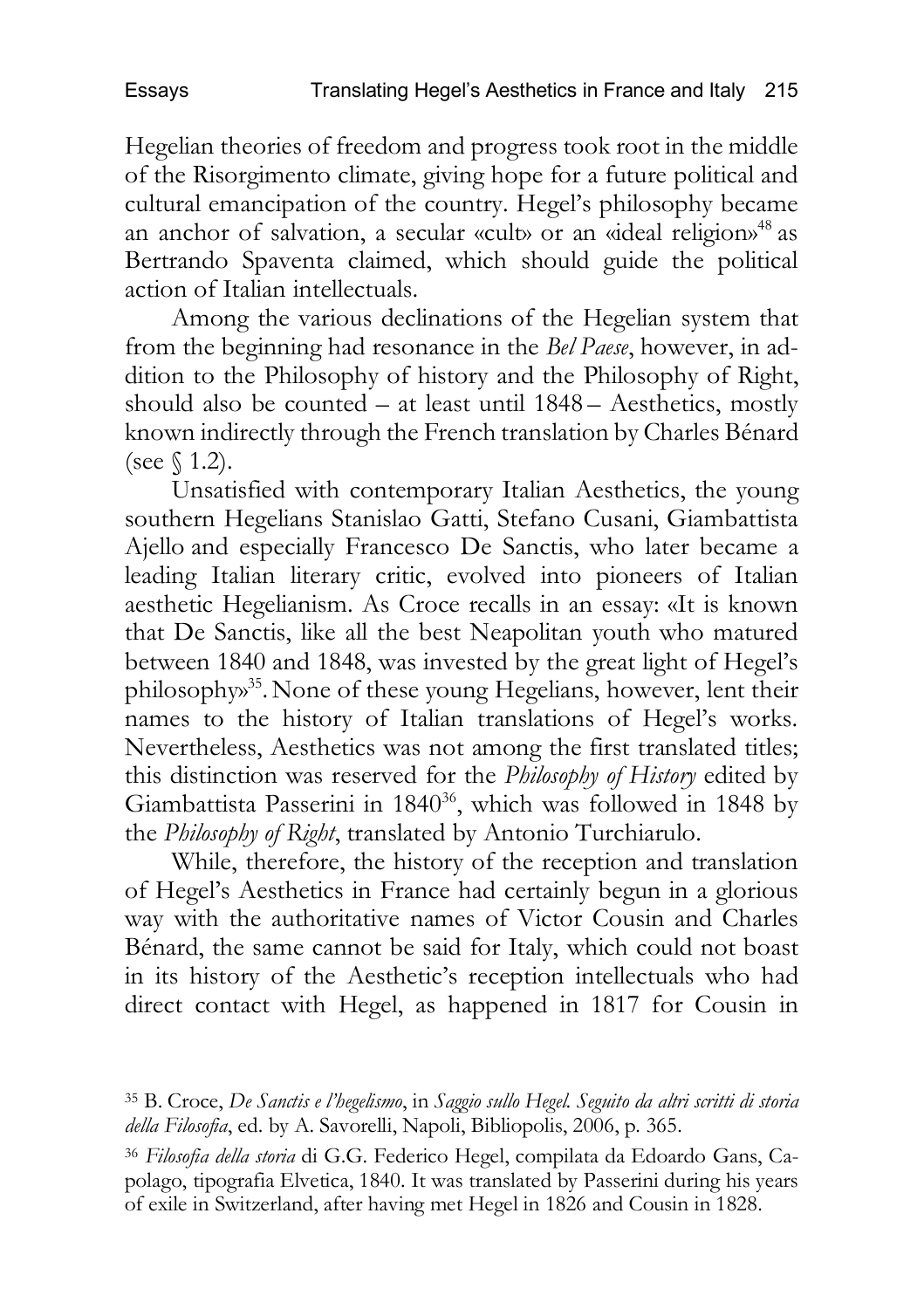Heidelberg<sup>37</sup>. In addition, Italy had to wait very long; that is, until the  $20<sup>th</sup>$  century actually, to count on a valid translation of the Hegelian Lessons on Aesthetics.

Because of these two reasons, it is easy to understand why the history of the reception of Hegel's Aesthetics in Italy is not completely separated, especially at its beginning, from France. In fact, Hegel's Aesthetic became known in Italy first and foremost in the French version of Bénard. Although the text was not philologically accurate, since the translator does not hide the fact that he intervened with cuts and sums, it remains an excellent introduction to the reading of Hegel which exerted a considerable influence both in France and in Italy, from Flaubert's poeticsto De Sanctis' literary criticism. It is well known that the Italian intellectual read with great enthusiasm<sup>38</sup> the first two translated volumes (published by Bénard in 1840 and 1843) and proposed between 1844 and 1846 a first presentation, though not without critical interpretations (i.e., on the vitality of art), to his students who were enthusiastic about  $it^{39}$ .

The figure of De Sanctis is also an exceptional case for the intensity of the initial attraction and subsequent rejection of Hegel's philosophy, studied with great interest and dedication, not only in its aesthetic declination but also in its logic $40$ . It was in the Neapolitan fortress of Castel dell'Ovo, where the Italian philosopher spent long years of imprisonment from 1850 to 1853, as a result of his participation in the uprisings of 1848, that he began to study German<sup>41</sup>. Here he translated some scenes from Goethe's

<sup>37</sup> See above, § 1.1.

<sup>38</sup> De Sanctis himself recalls this in the introduction to the course on Leopardi in B. Croce, *Pagine sparse di F. de Sanctis*, «La Critica», X, 1912, p. 227.

<sup>39</sup> F. De Sanctis, *Memorie, Lezioni e Scritti giovanili*, Bari, Laterza, 1962. F. De Sanctis, S. Tommasi, A. Labriola, *Sviluppi dello hegelismo in Italia*, ed. by M. Rossi, Torino, Loescher, 1970, pp. 7-28.

<sup>40</sup> See V. Stella, *De Sanctis e l'estetica di Hegel*, in *Francesco De Sanctis un secolo dopo,* ed. by A. Marinari, Roma-Bari, Laterza, 1985, pp. 161-195, here p. 186; R. Franchini, *Fu De Sanctis un Filosofo*, in *Francesco De Sanctis un secolo dopo*, pp. 197- 215, here p. 197. See also Croce, *De Sanctis e l'hegelismo*.

<sup>41</sup> On the studies of De Sanctis in prison see B. Croce, *Studii hegeliani di F. de Sanctis*, «La Critica», VII, 1909, pp. 240-243.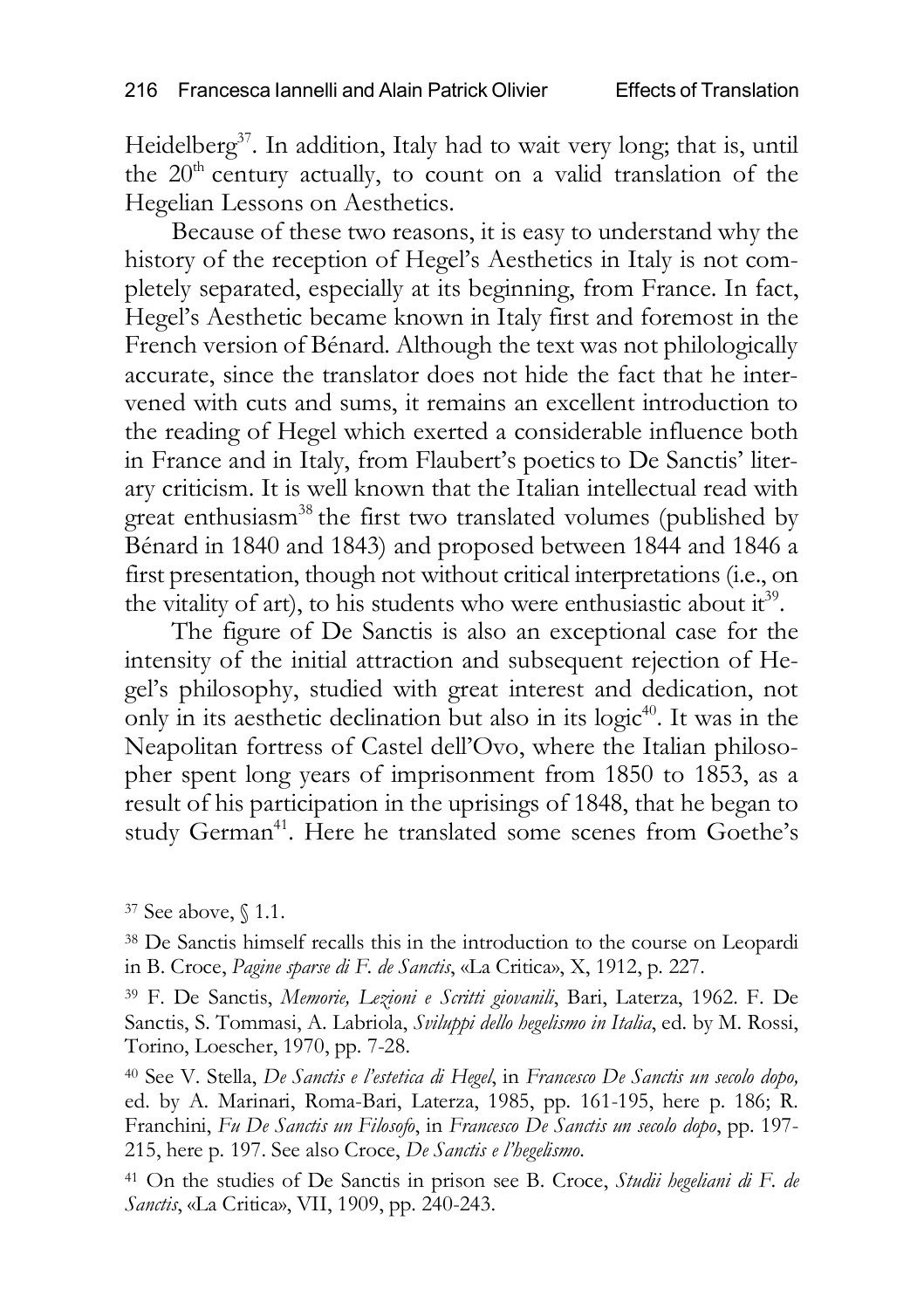*Faust*, while at the same time he devoted himself to the translation of Hegel's *Logic* and Rosenkranz's *History of Poetry*42. It is known, however, that De Sanctis would soon move away from Hegel's idealism43 and reject above all the narrow mesh of the system that would appear to him little by little unable to interpret the transformations of the real, so as to push him to defend progressively extreme theses, such as those advocated in 1883 in *Il darwinismo nell'arte.* If he had remained more faithful to Hegel's idealism and taken on the challenging task of translating the Aesthetics, the history of Hegelian translations in Italy would certainly be very different and perhaps even more illustrious.

2.2. Novelli after Hotho II (1863-1864)

Things went very differently when Italy, between 1863 and 1864, had its first translation of Hegel's Aesthetics<sup>44</sup> by Alessandro Novelli (1827-1868). Not only did the text arrive late<sup>45</sup>, but it was also philologically unreliable and inconsistent with the lexical choices, as was inevitable, given that it came to light in that twoyear 'Hegelomania' that led Alessandro Novelli, between 1863 and 1864 to translate numerous Hegelian works, among them the *Phenomenology of the Spirit* (1863), *Philosophy of Right* (1863), *Logic*  (1863), *Philosophy of the Spirit* (1863), *Philosophy of Nature* (1864) and *Philosophy of History* (1864), all published by Rossi-Romano in Naples. Novelli's translation of the *Phenomenology of Spirit*, for

<sup>42</sup> Id., *Pagine sparse di Francesco De Sanctis*, «La Critica», X, 1912, pp. 146-7.

<sup>43</sup> A testimony can be found in the letter of Diomede Marvasi written in Turin on December 28th, 1858 to De Sanctis. F. De Sanctis, *Lettere da Zurigo a Diomede Marvasi 1856-1860*, ed. by E. Marvasi, Napoli, Ricciardi Editore, 1913, pp. 86-87.

<sup>44</sup> *Estetica* di Giorgio G.F. Hegel ordinata da H.G. Hotho, traduzione dall'originale per A. Novelli, 4 voll., Napoli, F. Rossi-Romano, 1863-1864.

<sup>45</sup> In Russia, for example, Hegel's Aesthetics was translated earlier, namely between 1847 and 1859 by V. Modestov, even if the Russian text was «not properly speaking even a translation but an abridged retelling of the French text, which, in turn, was a rather free exposition of the German original» (N. Plotnikov, *Hegel at the GAKHN: between idealism and Marxism – on the aesthetic debates in Russia in the 1920s*, «Studies in East European Thought», LXV (3-4), 2013, pp. 213-225, here p. 214).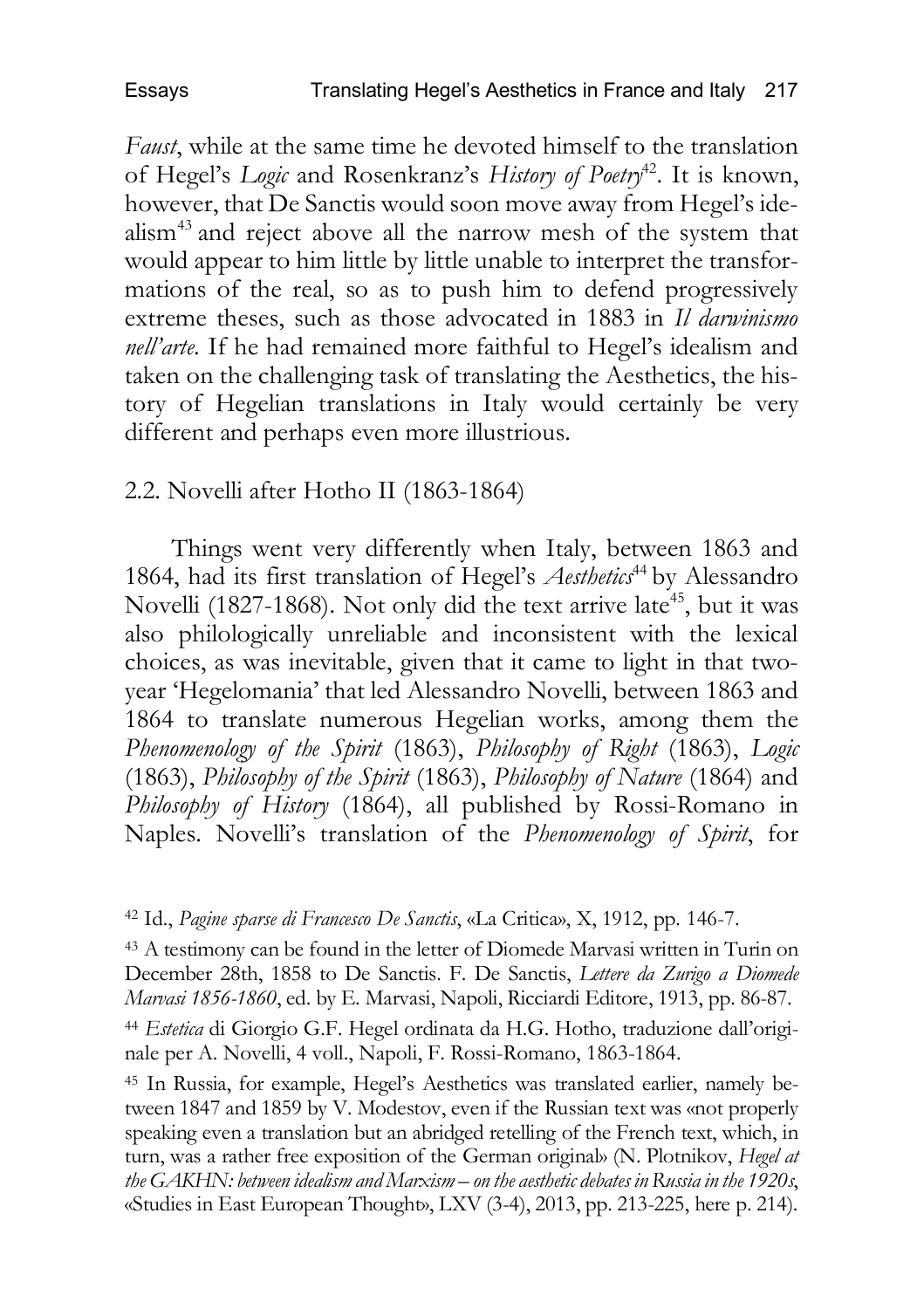instance, was defined later by Croce in *Ciò che è vivo e ciò che è morto della filosofia di Hegel* as a very «wicked» enterprise<sup>46</sup>.

Italian intellectuals then continued to make use of French translations of Hegel's Aesthetics, and not only of the one edited by Bénard, but also, later, of the other edited by Jankélévitch<sup>47</sup>. It is therefore not unusual to find quotations in French within studies and research dedicated to Hegel's Aesthetics by Italian authors. This is the case of Filippo Puglisi, who in 1953 in the *Preface* to the Essay *L'estetica di Hegel e i suoi presupposti teorici* explicitly declares to have read the lessons in Jankélévitch's translation and compared it with the German text edited by Lasson  $(1931)$  and by Hotho<sup>48</sup>.

The spread of this Franco-philia in Italy up to the 1960s is understandable only if we consider the poor quality of the first Italian translation of Hegel's *Aesthetics*, which was often approximate, not rigorous, and imprecise*.* The value of Novelli's translations was so underestimated by Croce that he supposed there was a sort of conspiracy, something like a hidden anti-idealist strategy. In a 1938 essay, Croce reports a very curious anecdote with legendary tones according to which Novelli, who was a priest, had been paid by the Jesuits to make a manifestly poor translation of Hegel's works so that the thought of the German philosopher would have no resonance in Italy and the Italians would be disgusted by  $it^{49}$ .

In fact, that Novelli was by no means a refined Hegelian exegete is evident in several lexical choices<sup>50</sup> and especially from the introduction to the second volume of Aesthetics, namely *Le forme artistiche o lo sviluppo dello ideale* (1863), where the translator interprets aesthetics as a philosophy of literature in a very general way. It was

<sup>46</sup> B. Croce, *Ciò che è vivo e ciò che è morto della filosofia di Hegel*, Bari, Laterza, 1907, p. 222.

<sup>47</sup> See above § 1.3. The translation was published in 4 volumes, based on the ed. Hotho 1835-1838.

<sup>48</sup> F. Puglisi, *L'estetica di Hegel e i suoi presupposti teorici*, Milano, Cedam, 1953, p. 7.

<sup>49</sup> B. Croce, *Alessandro Novelli, Il traduttore italiano di Hegel*, «La Critica», XXXVI, 1938, pp. 311-316, here p. 311.

<sup>50</sup> Novelli translates for example 'das Klassische' with 'classicismo' and 'Begriff' with 'nozione'.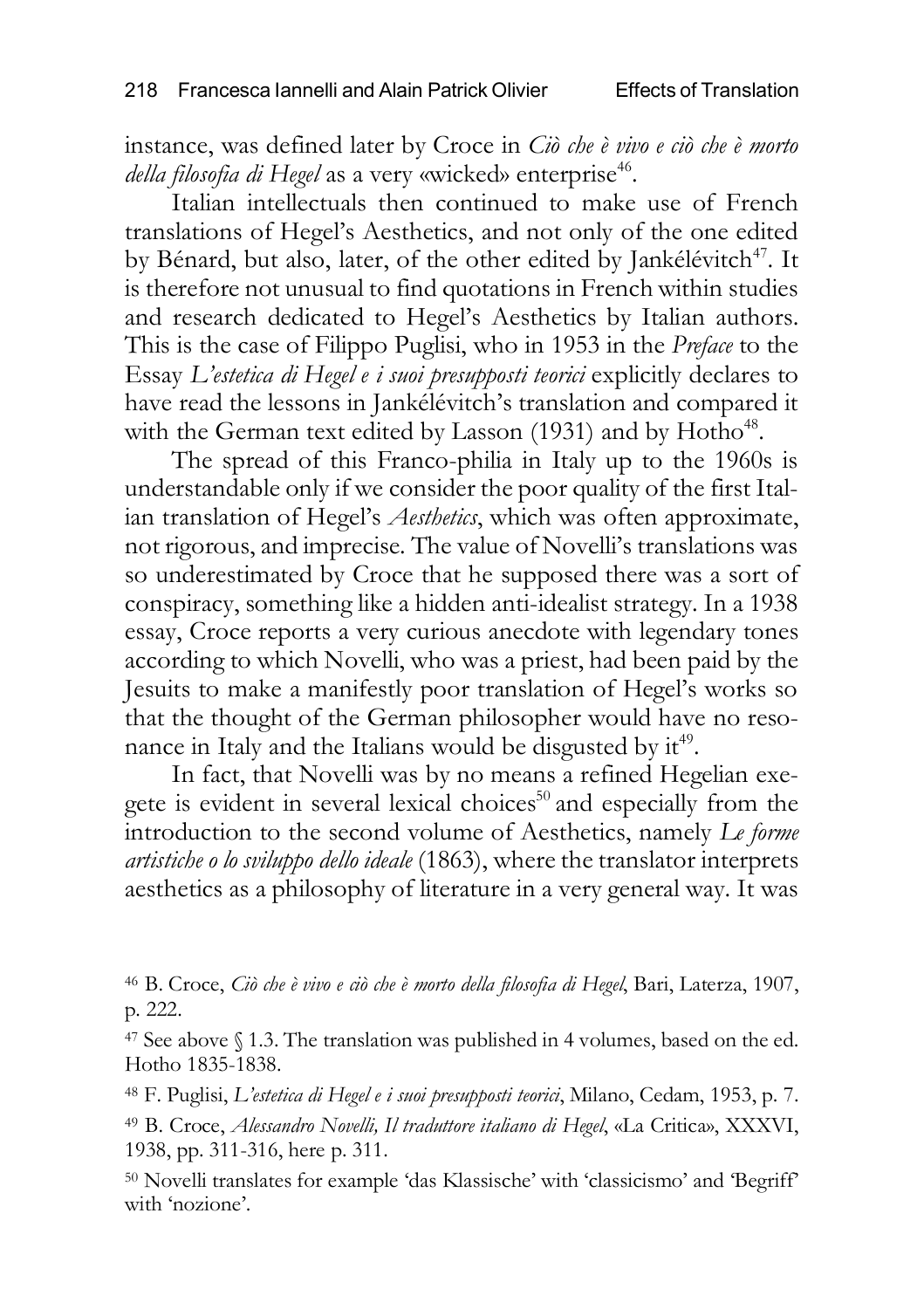therefore no coincidence that in Italy very few «competent» schol $ars - as Morpurgo-Tagliabue<sup>51</sup> writes - worked on Hegel's$ Aesthetics, until a second translation emerged in 1963. Beyond Croce, who divulged but also embalmed the image of Hegel's philosophy of art in the stereotype of the 'death' of art, there are very few names of Italian scholars<sup>52</sup> who in the first 60 years of the 20th century seriously confronted themselves with Hegel's philosophy of art. The same De Negri (1943) and De Ruggiero (1951) gave it marginal attention as if to say that Novelli the «conspirator» had succeeded in the perverse enterprise of annihilating the power of idealistic thought in Italy, at least in the aesthetic field, through a shameful translation. But both of Croce's studies on Italian literary life between 1860 and 1900<sup>53</sup> and on Novelli as a translator, showed how complex the political and philosophical situation was in South Italy in the 19<sup>th</sup> century. Croce was extremely critical in his 1938 article *Alessandro Novelli, il traduttore italiano di Hegel* concerning Novelli's translation enterprise, judged by Croce as absolutely deplorable («discreditatissima traduzione»<sup>54</sup>) and therefore impossible to be further discredited, even if the Italian Catholic philosopher Siro Contri (1898-1969) in his *La genesi fenomenologica della «Logica» hegeliana* (1938) preferred Novelli's old «monumental» version to the new translation of the *Phenomenology* published between 1933- 1936 by Enrico De Negri with La Nuova Italia Press.

In his articles from 1909 and 1938, Croce showed that Novelli was a bizarre and troubled Catholic priest belonging to the order of the Scolopi, educated in the seminars and not at the university, author of a *Sommario della scienza filosofica quale è intesa in Italia al declinar del secolo XIX* (1862). But Croce also mentions socialist tendencies by Novelli: after having been Giobertian and then having «traversed» <sup>55</sup> Hegel, the rebel and unexemplary priest

<sup>55</sup> Ivi, p. 315.

<sup>51</sup> G. Morpurgo-Tagliabue, *L'estetica di Hegel oggi*, «De Homine», V-VI, 1963, p. 463.

<sup>52</sup> Vecchi is among the few exceptions.

<sup>53</sup> B. Croce, *La vita letteraria a Napoli dal 1860 al 1900* (1909), in *La letteratura della nuova Italia. Saggi critici*, volume quarto, Bari, Laterza, 1964 (19151), pp. 275-268. <sup>54</sup> Id., *Alessandro Novelli*, p. 312.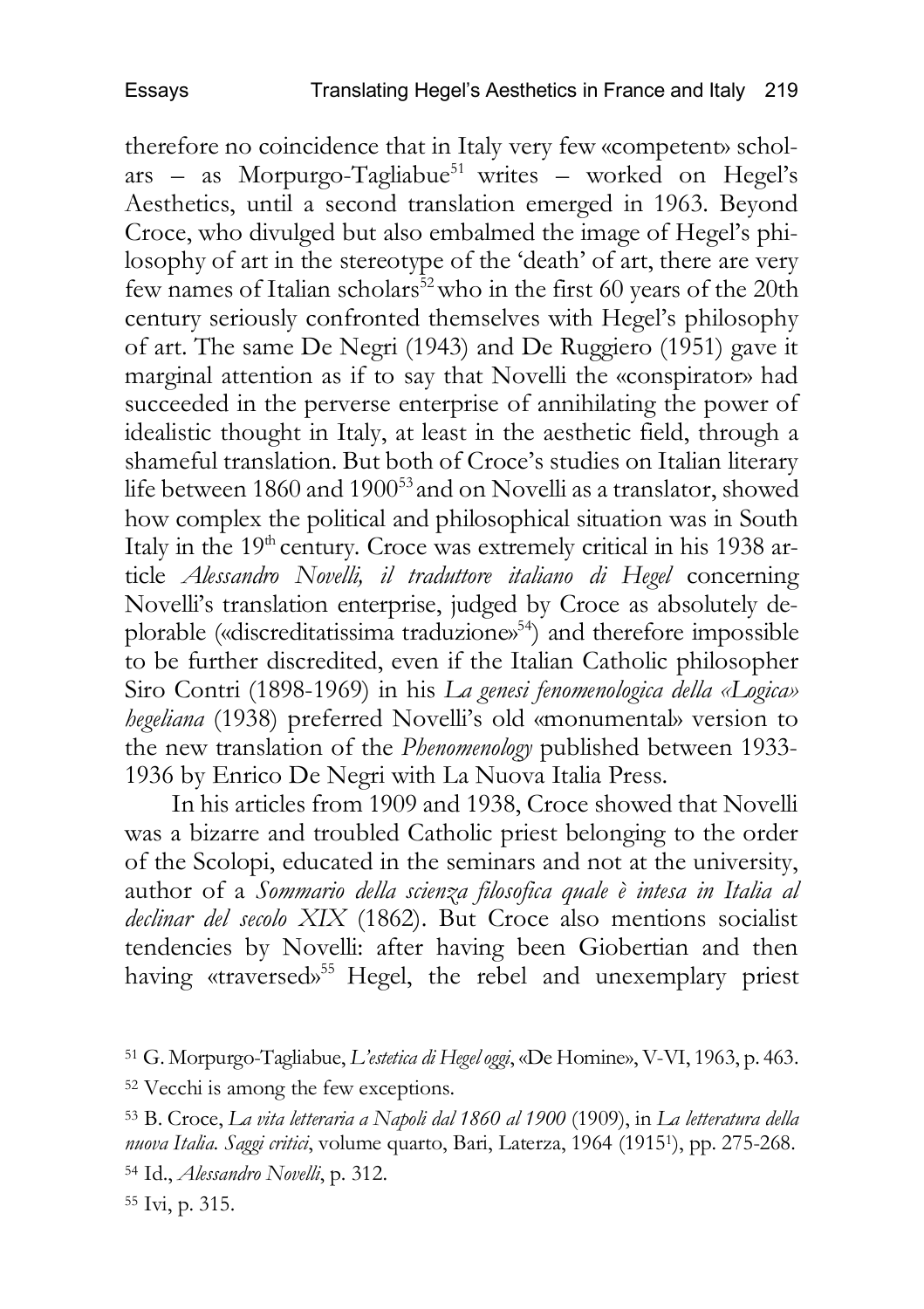Novelli had therefore reached a «socialistic» rationalism. In his youth he was full of enthusiasm for Rousseau's ideas (exactly like the young Hegel at the protestant seminar in Tübingen). At a certain point, there is a curious convergence with the «bohème» of the anarchist and antiacademic Intellectuals from Naples. What markedly separates Novelli and Croce, however, is not simply the fact that Novelli (albeit in an extravagant way) belonged to the Catholic environment and Croce did not, but above all the conception of translation that for Croce meant full adherence to the terminological mould, philological preparation, and concern for accuracy and proximity to the original that Novelli did not possess. This is the only way to explain the «transparency» of a titanic translation enterprise that was profoundly «infelicitous» and destined to fade «on the walls and the stalls of Naples, where they dragged on for years and were eroded by the sun and the rains<sup>56</sup>.

2.3. Building Hegel's Aesthetics: Merker and Vaccaro after Hotho II (1963)

A century will pass from the translation of Novelli to the publication of the now classic translation by Nicolao Merker (1931- 2016) and Nicola Vaccaro (1922-1964), published in 1963 (and reissued in 1978 in paperback) by Feltrinelli<sup>57</sup>. Born in Trento in 1931 to a German father and an Austrian mother, in 1953 Nicolao Merker graduated in philosophy at the University of Messina, where he was a pupil of Galvano Della Volpe and Assistant Professor from 1957. He moved to Rome in 1974, where he taught the History of Modern Philosophy at Rome's Sapienza University until 2006. His first studies on Hegel's logic and dialectics merged into the monograph *Le origini della logica hegeliana. Hegel a Jena* (1961). He was never an aesthetician, but rather a political philosopher and a scholar of Marx. Nicola Vaccaro, active in 1963 in the Communist Party, was not an aesthetician, but rather a Gramsci scholar.

<sup>56</sup> Id., *Prefazione del traduttore*, in G.W.F. Hegel, *Enciclopedia delle scienze filosofiche in compendio*, trans. by B. Croce, Bari, Laterza, 1907 («Classici della filosofia moderna», ed. by B. Croce and G. Gentile», 1), pp. V-XXVI, here p. XX.

<sup>57</sup> G.W.F. Hegel, *Estetica*, 2 vols., Milano, Feltrinelli, 1963 (19782).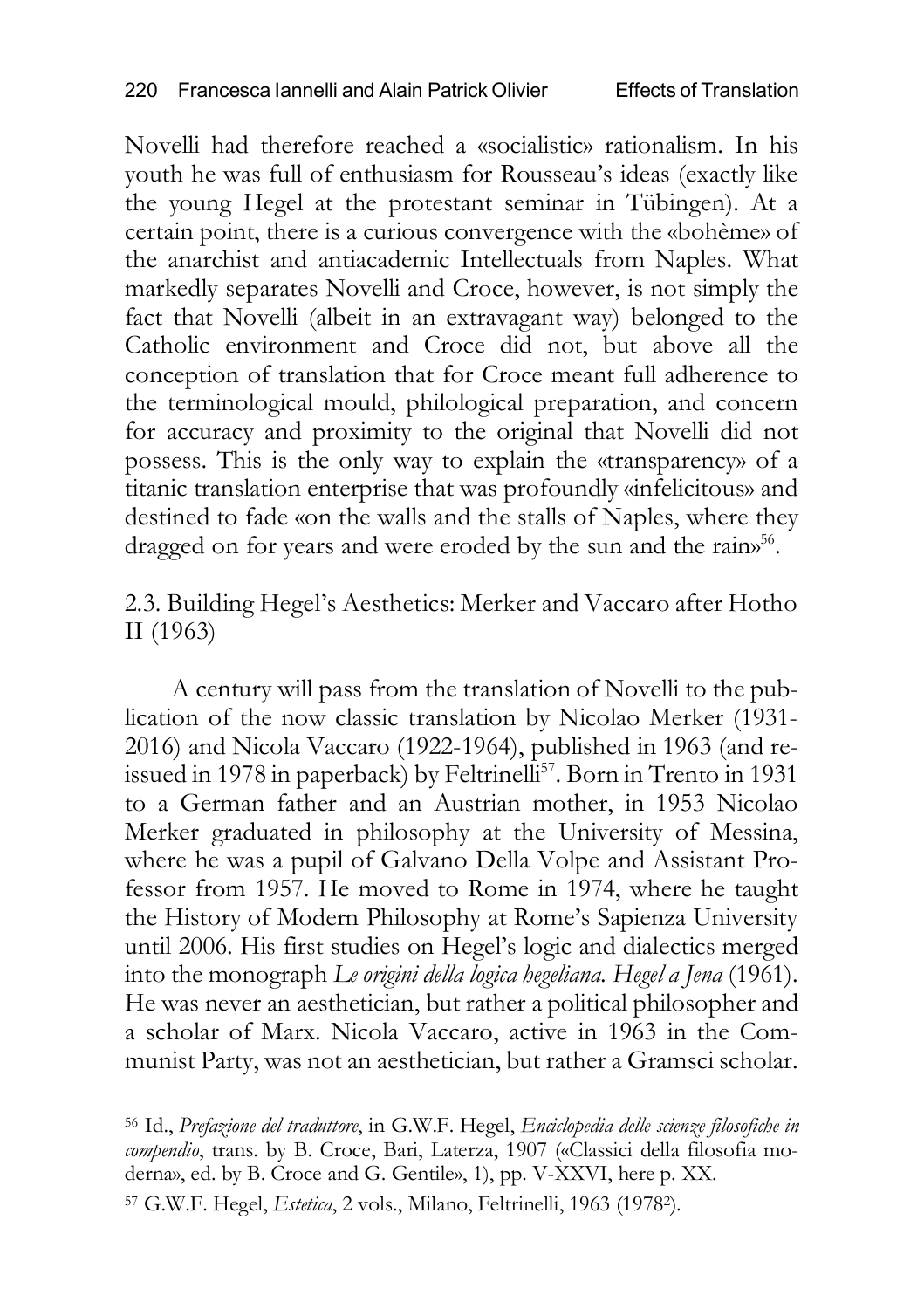Nevertheless, their translation of Hegel – as Morpurgo-Tagliabue hoped – was a great «cultural event» <sup>58</sup> for Italy in the 1960s. It was so first of all for popular reasons, since it allowed Hegelian aesthetic thought to circulate more easily and to be known to a wider public, not only to specialists. In addition, it also helped to reopen the debate, revisiting problems that were still alive, such as the question of the dissolution of art. Italian Hegelian scholarship could so address old questions from new points of view and in light of an artworld in profound transformation. Compared to Croce's reception, the political background had transformed as well, as evidenced by the same «Preface» written in 1963 by Merker with Marxist tones, which allows us to recall how the interest in Hegel was reborn in the 1960s in light of the reversal of Idealism in dialectical materialism. Finally, thanks to the Merker/Vaccaro translation, it became increasingly clear how inalienable the Hegelian aesthetic heritage was for the 20th century. Morpurgo-Tagliabue expressed this conviction solemnly: «everything that taste and aesthetic reflection have produced from the nineteenth century to the present day has been, or conforms to Hegel's thought, or is against it; very little or nothing outside»<sup>59</sup>. As if to say: either for, or against, but in any case never without Hegel. Something similar, only five years later, in that momentous year, 1968, is repeated by Brissoni in his volume *Ricerche sull'Estetica di Hegel*, in which he argues that Hegel's Aesthetics was a «firm point» and that «we are all Hegelian and at the same time we are not»<sup>60</sup>. The translation was so successful that it was reprinted in 1967<sup>61</sup> and then in 1997 by Einaudi<sup>62</sup>. The Italian aesthetician Sergio Givone, in a paradoxical «nostalgia for the future», in the Introduction he wrote for the 1997 re-edition, considered the Merker/Vaccaro translation timeless and lasting, at least until another, more accurate, textual apparatus was available to document the contents and

- <sup>61</sup> G.W.F. Hegel, *Estetica*, Torino, Einaudi, 1967.
- <sup>62</sup> Id., *Estetica*, 2 vols., Torino, Einaudi, 1997.

<sup>58</sup> Morpurgo-Tagliabue, L'*estetica di Hegel oggi*, p. 463.

<sup>59</sup> Ivi, p. 465.

<sup>60</sup> A. Brissoni, *Ricerche sull'Estetica di Hegel*, Padova, Liviana, 1968. p. 6.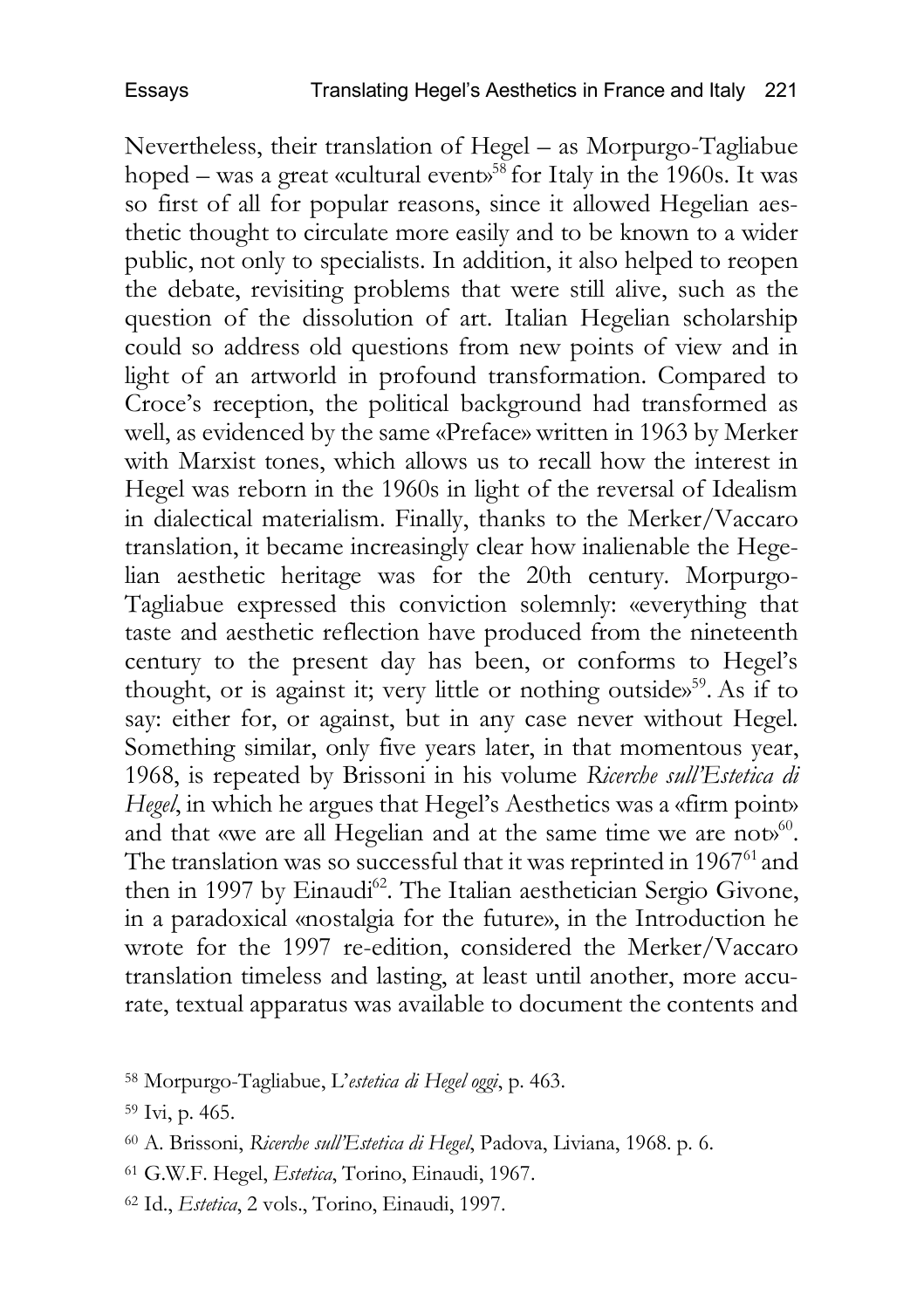evolutions of the Berlin *Vorlesungen*, beyond the rather arbitrary composition proposed by Hotho in his editions. However, at the beginning of 1997 this prospect seemed a long way off. In just three years, things changed radically.

2.4. Deconstructing Hegel's Aesthetics: From D'Angelo after Hotho/Gethmann-Siefert (2000) to Giugliano after Olivier (2017)

At the beginning of the 21st century, Hegel scholarship in Italy has entered an extremely dynamic phase, encouraged by the increasing number of exchanges with Germany and the excellent Italian translation of the second course held by Hegel in Berlin on Aesthetics, i.e., the summer course of 1823 (edited and introduced by Paolo D'Angelo, Professor of Aesthetics at Roma Tre University)<sup>63</sup> and based on the transcript published in Germany by Annemarie Gethmann-Siefert in 1998<sup>64</sup>. This volume, on the second course, which has currently reached 11 editions, has given rise to a series of critical studies of international scope. What's more, this publication clarified how, for those who wanted to do serious work on aesthetics, one could no longer ignore the individual manuscripts (*Nachschriften*) of the listeners who documented the four courses in Berlin. The great merit was that of deconstructing the monolithic image of Hegel/Hotho aesthetics and placing scholars, not only specialists, in contact with a work in progress. This did not prevent an interest in the Aesthetics of Hotho from remaining alive, so much so that in 2012 Francesco Valagussa, Professor for Aesthetics at the University San Raffaele in Milan, proposed a new translation (the third in Italian) with partial additions from the *Nachschriften* of 1820/21, 1823, and 1826<sup>65</sup>.

To enrich the debate, already very lively, Professor of Aesthetics at Naples Fine Arts Academy Dario Giugliano also contributed

<sup>63</sup> Id., *Lezioni di Estetica*, trans. and ed. by P. D'Angelo, Roma-Bari, Laterza, 2000. <sup>64</sup> See note 3.

<sup>65</sup> Id., *Estetica*, Milano, Bompiani, 2012 (20132).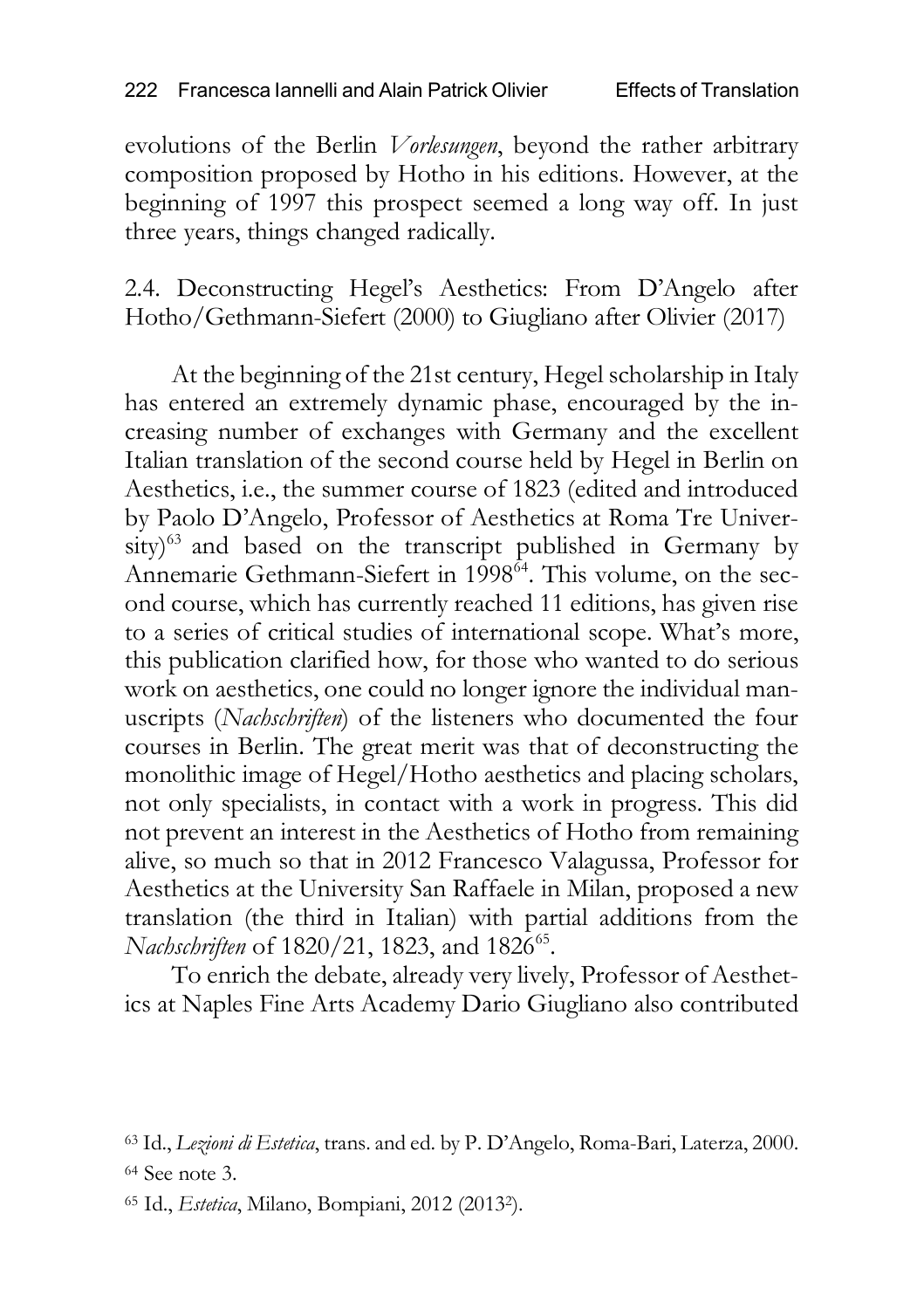in 2017 the well-received translation $66$  into Italian of the Bibliothèque Victor Cousin manuscript published in France in 2005. This publication takes us back to the very beginning of this essay (§ 1.1); that is to say to Cousin, who had marked the start of the Hegelian reception in France. The Italian *Hegel-Forschung* returns to the Hegelian reception matrix in France. Certainly, this manuscript found among the papers owned by Cousin was the first spark that marked the interest in Hegel's aesthetics and motivated the philosopher to ask his pupil Bénard for an official translation, which not only French intellectuals, but also Italian and even Russian intellectuals have long used $67$ .

The publication of the manuscript by Einaudi also has the merit of complicating even more the peaceful image of Hegel's Aesthetics, which for almost 40 years (1963-2000) had reigned unchallenged in the *Bel Paese*. It especially returns to question the fortune of a work that Hegel had never written or that perhaps he would have written giving it another configuration (maybe less systematic, more synthetic and incisive) than that of the lessons or of the monumental Aesthetics by Hotho. This phantom work and its translations nevertheless continue to influence the debate in the most disparate areas, both in the West and in the East, from the *visual culture studies* to *world art history*.

### 3. *Conclusion: Toward an Innovative Translation*

What does international Hegel scholarship on the philosophy of art still need today? Given that Hegel's Aesthetics is a work that does not exist, specialists and non-specialists can only reference the documents published in Germany in recent years, and which are still being published, in order to get closer to what Aesthetics could

<sup>66</sup> *Il manoscritto della «Bibliothèque Victor Cousin»*, trans. and ed. by D. Giugliano, Torino, Einaudi, 2017.

<sup>67</sup> The first Russian translation (1847-1859) by V. Modestov was made after Bénard. For the Russian reception of Hegel's Aesthetics see N. Plotnikov, *Hegel at the GAKHN*.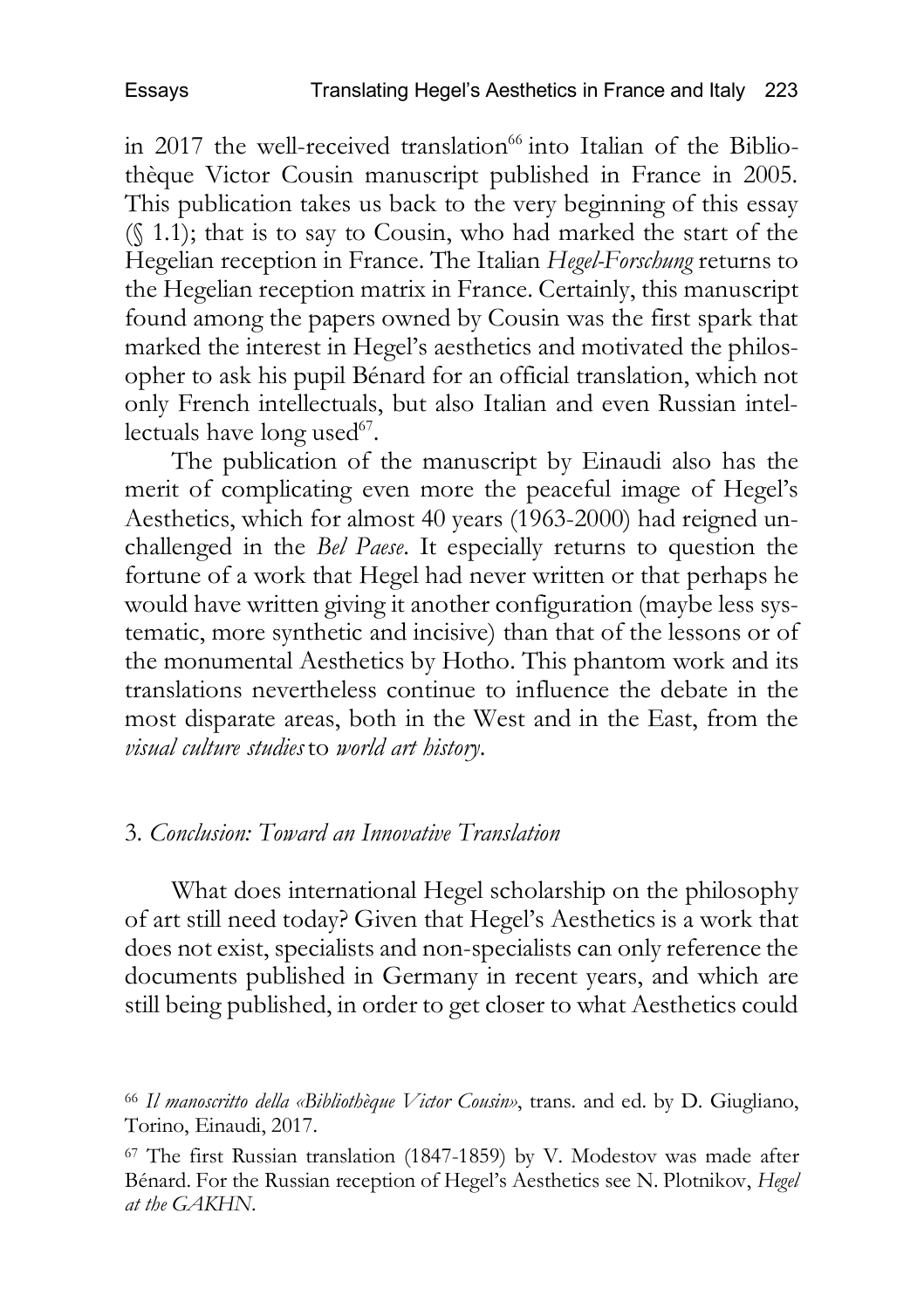have been. In this sense the Hotho edition, in all its possible translations, from the freest ones like Bénard's work to the most accurate like Vaccaro/Merker's, remains a precious document among many, albeit less prestigious than it was in the past.

A more faithful translation to the actual course of Hegel's Berlin lessons on Aesthetics, that just over twenty years ago Sergio Givone still thought unthinkable<sup>68</sup>, is today not only possible, but dutiful. Since 2017<sup>69</sup> we have documents available in German for each course. Although the publication of the tomes in volume 28 of the critical edition of the *Gesammelte Werke* has not yet been completed (GW 28.3 and 28.4 are still missing), modern-day Hegelian scholars of Aesthetics can use the *Nachschriften* in German for each course and can have an overview that until a few decades ago was obscure.

As is well known, Hegel was nonetheless very skeptical about the power of translations that in Nuremberg he compares to artificial roses or a vaporized wine<sup>70</sup>. Of course, each translation has its limitations and, as Benedetto Croce stated, every method of translation is in some way defective<sup>71</sup>. This is why, in our opinion, only the comparative work of translators from different countries could activate a particularly valuable dialectic between the «one's own and the foreign» (*das Eigne und das Fremde*) that enriches the comparison with the original. In this sense, even the support offered by the Digital Humanities in mapping terminological connections, correspondences, intersections and differences among myriad cultural traditions cannot be overlooked.

The time has come to proceed with the «truly innovative translation» that Givone hoped for, but which he intended to entrust to the future. Above all, it will be a translation that once again will

<sup>68</sup> «But this critical and reconstructive work is still far from being completed» (S. Givone, *Introduction*, in Hegel, *Estetica*, Torino, Einaudi, 1997, pp. XXI-XXXV, here p. XXII).

<sup>71</sup> Croce, *Prefazione del traduttore*, p. XX.

<sup>69</sup> G.W.F. Hegel, *Vorlesungen zur Ästhetik. Vorlesungsmitschrift Adolf Heimann (1828/1829)*, ed. by A.P. Olivier and A. Gethmann-Siefert, München, Fink 2017. <sup>70</sup> Id., *Rede vom 29. September 1809*, in *Gesammelte Werke*, Bd. 10,1, ed. by K. Grotsch, Hamburg, Meiner, 2006, p. 460.